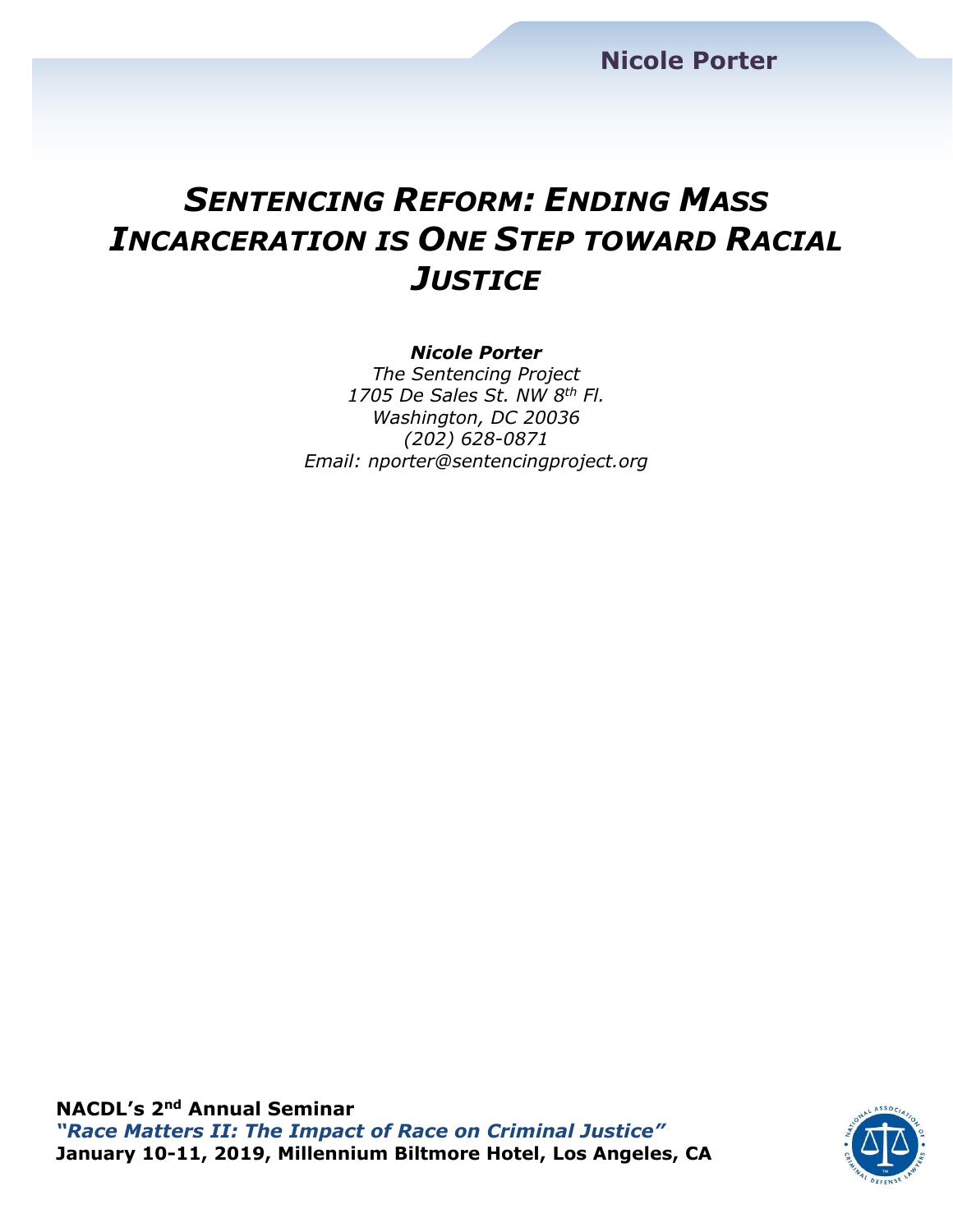### **University of Miami Law School [Institutional Repository](http://repository.law.miami.edu?utm_source=repository.law.miami.edu%2Fumlr%2Fvol70%2Fiss2%2F7&utm_medium=PDF&utm_campaign=PDFCoverPages)**

[University of Miami Law Review](http://repository.law.miami.edu/umlr?utm_source=repository.law.miami.edu%2Fumlr%2Fvol70%2Fiss2%2F7&utm_medium=PDF&utm_campaign=PDFCoverPages)

2-1-2016

# Expanding Public Safety in the Era of Black Lives **Matter**

Nicole D. Porter

Follow this and additional works at: [http://repository.law.miami.edu/umlr](http://repository.law.miami.edu/umlr?utm_source=repository.law.miami.edu%2Fumlr%2Fvol70%2Fiss2%2F7&utm_medium=PDF&utm_campaign=PDFCoverPages) Part of the [Civil Rights and Discrimination Commons,](http://network.bepress.com/hgg/discipline/585?utm_source=repository.law.miami.edu%2Fumlr%2Fvol70%2Fiss2%2F7&utm_medium=PDF&utm_campaign=PDFCoverPages) and the [Criminal Law Commons](http://network.bepress.com/hgg/discipline/912?utm_source=repository.law.miami.edu%2Fumlr%2Fvol70%2Fiss2%2F7&utm_medium=PDF&utm_campaign=PDFCoverPages)

#### Recommended Citation

Nicole D. Porter, *Expanding Public Safety in the Era of Black Lives Matter*, 70 U. Miami L. Rev. 533 (2016) Available at: http://repository.law.miami.edu/umlr/vol70/iss2/7

This Essay is brought to you for free and open access by Institutional Repository. It has been accepted for inclusion in University of Miami Law Review by an authorized administrator of Institutional Repository. For more information, please contact [library@law.miami.edu.](mailto:library@law.miami.edu)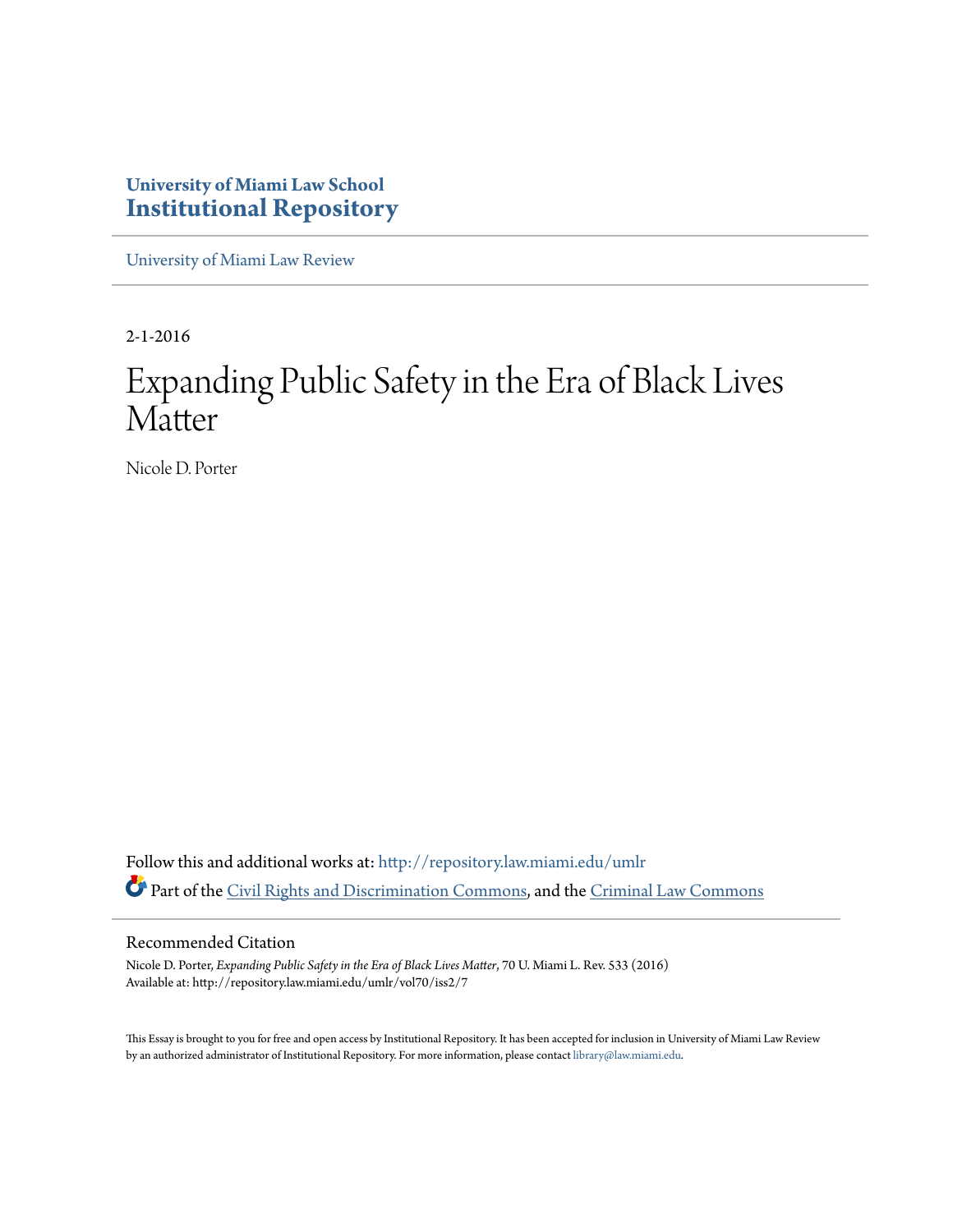## **ESSAY**

## **Expanding Public Safety in the Era of Black Lives Matter**

NICOLE D. PORTER\*

*Traditional public safety responses to crime involve interactions with the criminal justice system. However, recent killings by police of unarmed black men, women, and children have led to a national dialogue on the fundamental strategy of public safety. The narrative of "Black Lives Matter" offers a new framework for policymakers, activists, practitioners, and other stakeholders to think about a public safety strategy that is not solely defined by arrests and admissions to prison. This essay provides an overview of evidence-based approaches for public safety interventions that exist outside of law enforcement interactions.* 

| 534                                                      |
|----------------------------------------------------------|
|                                                          |
|                                                          |
| B. Factors Contributing to Crime Decline 537             |
| C. Racial Disparities in the Criminal Justice System 538 |
|                                                          |
|                                                          |
|                                                          |
|                                                          |
|                                                          |
|                                                          |
|                                                          |
|                                                          |

\* Director of Advocacy for The Sentencing Project.

 $\overline{a}$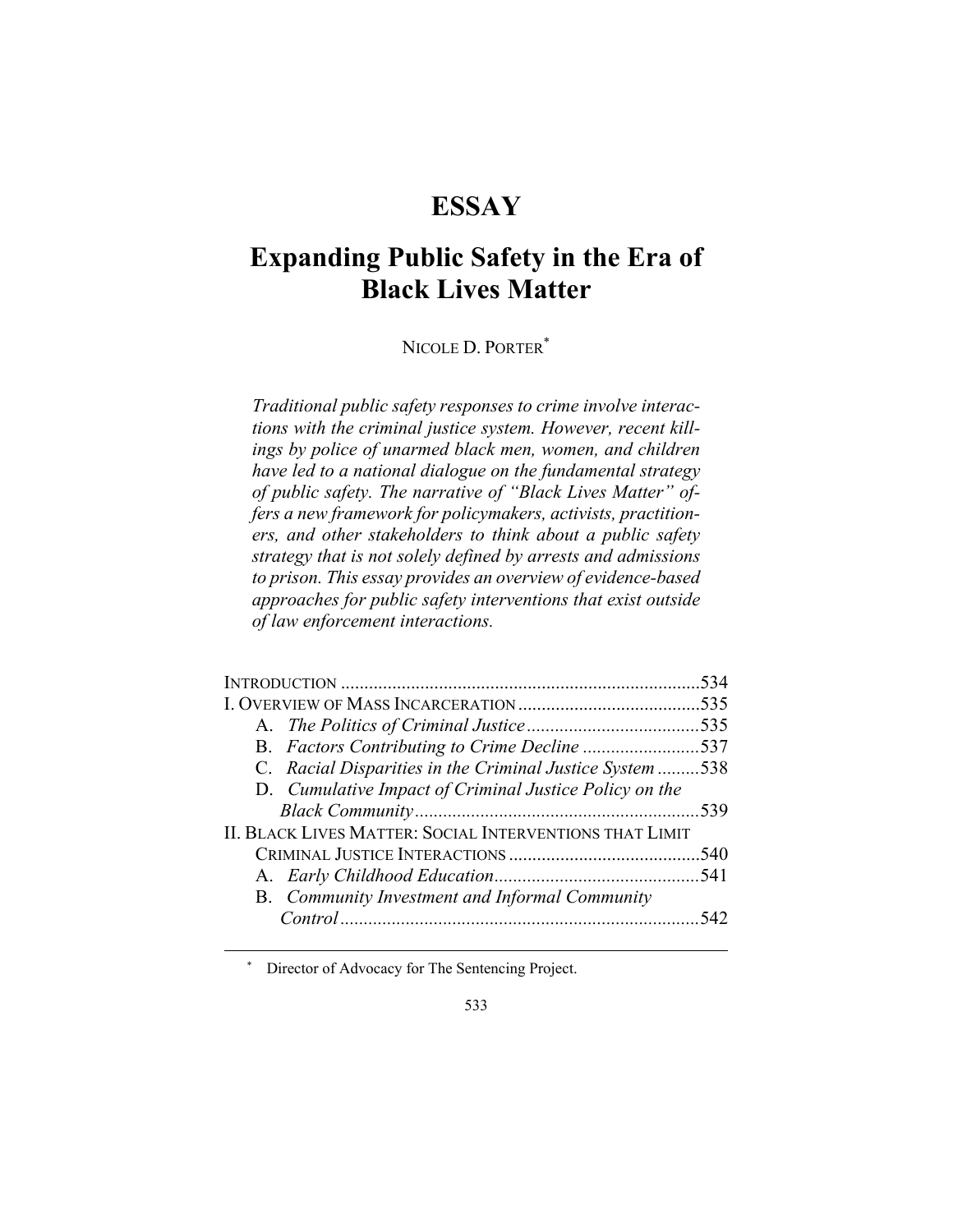| 534 | UNIVERSITY OF MIAMI LAW REVIEW                                 | [Vol. 70:533 |
|-----|----------------------------------------------------------------|--------------|
|     | C. Greening High Incarceration Communities542                  |              |
|     | D. Quality Health Care and Therapeutic Intervention543         |              |
|     |                                                                |              |
|     | <b>III. ROLE OF THE CRIMINAL JUSTICE SYSTEM IN BLACK LIVES</b> |              |
|     |                                                                | .545         |
|     |                                                                |              |
|     |                                                                |              |
|     |                                                                |              |
|     | D. Criminal Justice Response for Persons Convicted of          |              |
|     |                                                                | .550         |
|     | CONCLUSION: BLACK LIVES MATTER: EXPANDING THE                  |              |
|     |                                                                | 553          |

#### **INTRODUCTION**

Criminal justice reform may substantially scale back the nation's reliance on mass imprisonment. In recent years, the pace of change has been fairly modest, although it has been reinforced by a shift in consciousness. Today, there is a growing coalition of interests, from Michelle Alexander to Newt Gingrich, working to challenge the rate of incarceration in the United States and promoting strategies and practices that expand the framework of public safety beyond arrest and prison. $<sup>1</sup>$ </sup>

A salient part of the national dialogue addresses racial disparities present from the point of arrest to post-incarceration experiences for persons sentenced to prison or jail. Justice-involved individuals experience cumulative disadvantage through each criminal justice interaction, often resulting in racial disparity for African Americans and Latinos, who comprise fifty-six percent of the incarcerated population, yet only thirty percent of the United States population.<sup>2</sup>

 $\frac{1}{1}$  *See* Sarah Childress, *Michelle Alexander: "A System of Racial and Social Control"*, PBS (Apr. 29, 2014), http://www.pbs.org/wgbh/frontline/article/michelle-alexander-a-system-of-racial-and-social-control/; *see also* Newt Gingrich & Van Jones, *Prison System is Failing America*, CNN (May 22, 2014), http://www.cnn.com/2014/05/21/opinion/gingrich-jones-prison-system-failsamerica/. 2

*U.S. Census QuickFacts*, UNITED STATES CENSUS BUREAU (2016), http://quickfacts.census.gov/qfd/states/; E. ANN CARSON, BUREAU OF JUSTICE STATISTICS, OFFICE OF JUSTICE PROGRAMS, U.S. DEP'T OF JUSTICE, PRISONERS IN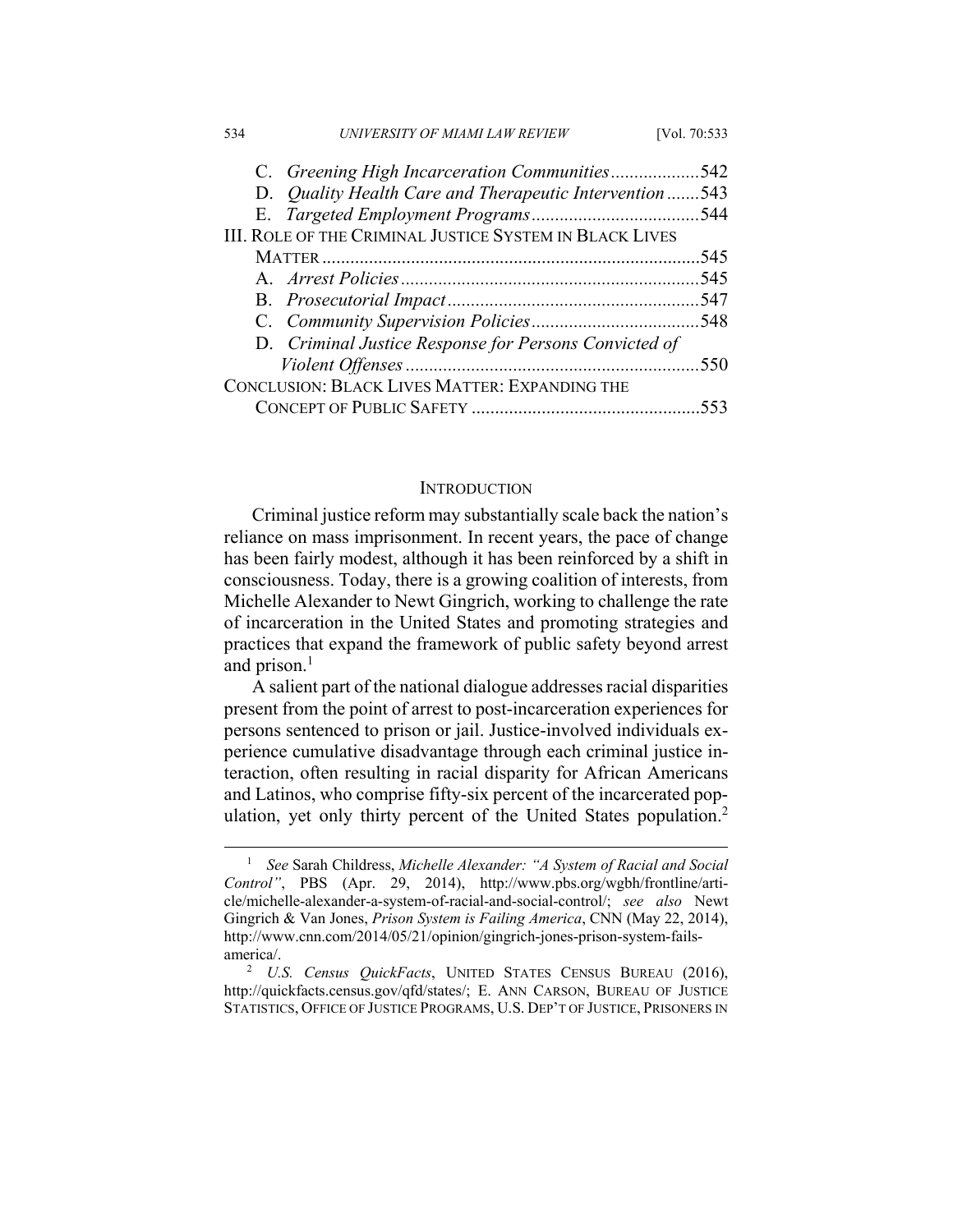Some factors that exacerbate racial disparity happen outside the criminal justice system and include structural inequality that is central to conditions for high rates of violent crime in some communities of color.

Conversations, animated by recent police killings of unarmed black men, women, and children, have led to a national dialogue on the fundamental strategy of public safety. Current approaches rely on reinforcing the law enforcement apparatus from the point of arrest to sentencing to supervised release for individuals in the criminal justice system.

Yet, the narrative of "Black Lives Matter"<sup>3</sup> offers a new framework for policymakers, activists, practitioners, and other stakeholders to think about a public safety strategy not solely defined by arrests and admissions to prison. Evidence-based research strengthens awareness that public safety interventions can exist outside of law enforcement interactions.

#### I. OVERVIEW OF MASS INCARCERATION

#### A. *The Politics of Criminal Justice*

In the United States, concerns about crime surface regularly at the national, state, and local levels. In the late nineteenth and early twentieth centuries, the nation's criminal justice apparatus developed as a response to national campaigns waged against specific categories of crimes, including family violence, prostitution, alcohol, organized crime, child abductions, marijuana and cocaine use, sexual deviancy, and juvenile delinquency.<sup>4</sup> These efforts deepened the

1

<sup>4</sup> MARIE GOTTSCHALK, THE PRISON AND THE GALLOWS: THE POLITICS OF MASS INCARCERATION IN AMERICA 3–5, 33 (2006).

<sup>2013 8 (2014),</sup> http://www.bjs.gov/content/pub/pdf/p13.pdf; TODD D. MINTON & DANIELA GOLINELLI, BUREAU OF JUSTICE STATISTICS, OFFICE OF JUSTICE PROGRAMS, U.S. DEP'T OF JUSTICE, JAIL INMATES AT MIDYEAR 2013 - STATISTICAL TABLES 6 (2014), http://www.bjs.gov/content/pub/pdf/jim13st.pdf. 3

<sup>&</sup>lt;sup>3</sup> Black Lives Matter is a social justice movement and social media framework (#BlackLivesMatter), founded in the United States that started after the July 2013 acquittal of George Zimmerman in the shooting death of Florida teenager Trayvon Martin. The movement was further animated by the 2014 shooting of Michael Brown in Ferguson, Missouri. The social justice organizers who conceived the term, Black Lives Matter, have asserted that it reinforces that African American lives, often viewed without value, are important. 4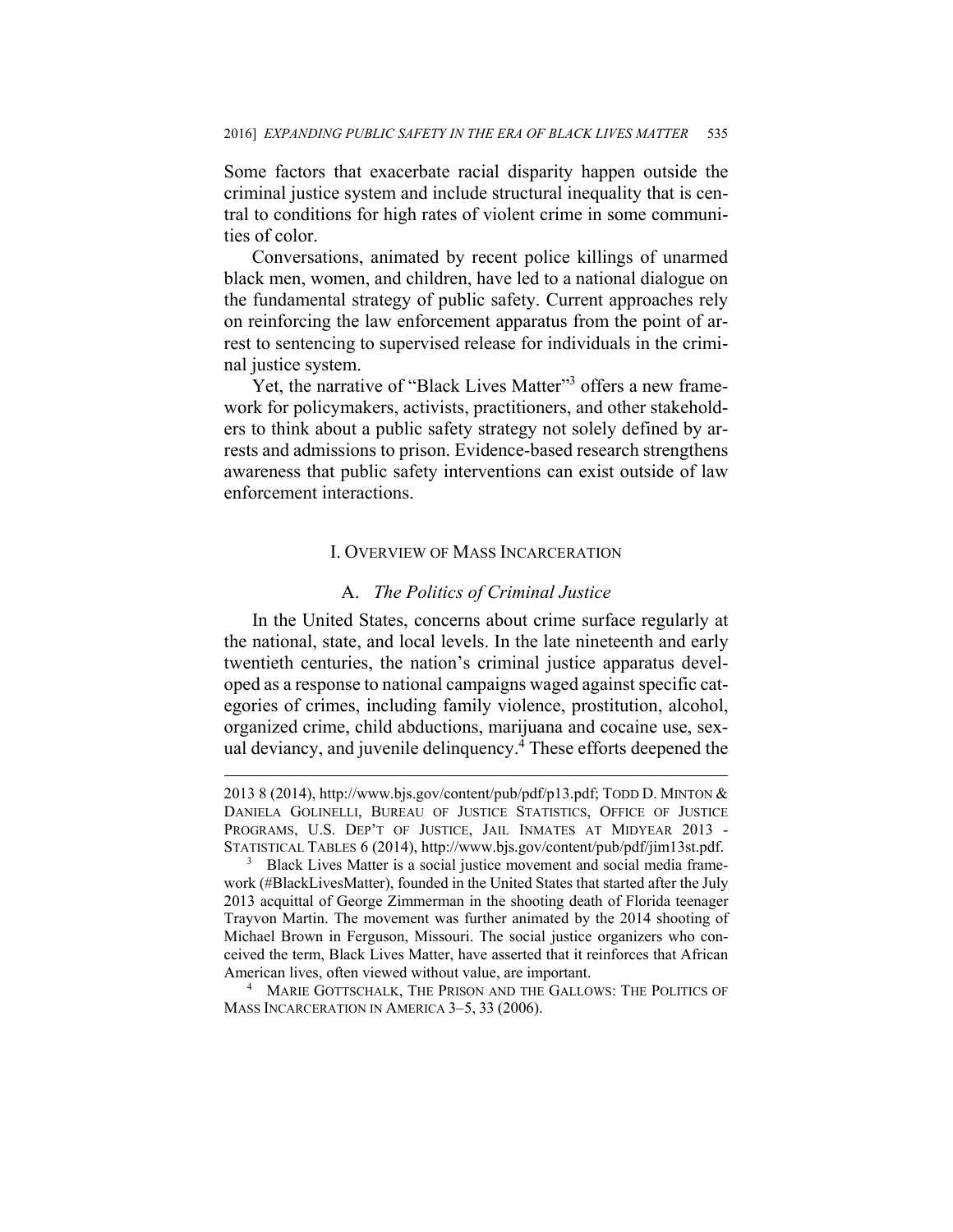role of law enforcement in addressing social problems and had a relatively modest increase on the prison population, during the same time period, although not as high as what was observed in the 1970s and  $1980s$ <sup>5</sup>

The high rate of incarceration in the United States resulted from the choices of lawmakers to increase the use and severity of prison sentences.<sup>6</sup> According to the National Academy of Sciences, other factors recognized to contribute to United States' place as the world's number one jailer are:

> rising crime rates in the 1970s and 1980s; decisions by police officials to emphasize street-level arrests of drug dealers in the 'war on drugs' and changes in prevailing attitudes toward crime and [justice involved persons] that led prosecutors, judges, and parole and other correctional officials to deal more harshly with individuals convicted of crimes.7

The rise of the nation's prison population did not happen by accident but rather was due to policy decisions that increase the severity of criminal sanctions.<sup>8</sup> Rising crime rates are only part of the story in accounting for the growth in incarceration. Examining social, political, and institutional change offers an opportunity to understand the historical context and underlying steep increases in the nation's prison population. Other Western democracies experienced rises in crime in the 1960s, yet their social and political culture did not result in punitive responses to crime rooted in harsh sentencing policies.9

Public policies enacted in the 1970s through the 1990s led to stricter federal and state sentencing laws, more enforcement and more imprisonment.10 Mandatory sentencing laws including truthin-sentencing provisions, habitual offender statutes like California's

 $\frac{1}{5}$  $^{5}$  *Id.* at 4, 32–33.

COMM. ON CAUSES AND CONSEQUENCES OF HIGH RIGHTS, NATIONAL RESEARCH COUNCIL. THE GROWTH OF INCARCERATION IN THE UNITED STATES: EXPLORING CAUSES AND CONSEQUENCES 70 (Jeremy Travis, Bruce Western & Steve Redburn eds., 2014) [hereinafter THE GROWTH OF INCARCERATION].

*Id.*

<sup>8</sup>  *See id.*

 $9$  See id. at 105.

<sup>&</sup>lt;sup>10</sup> *See id.* at 3.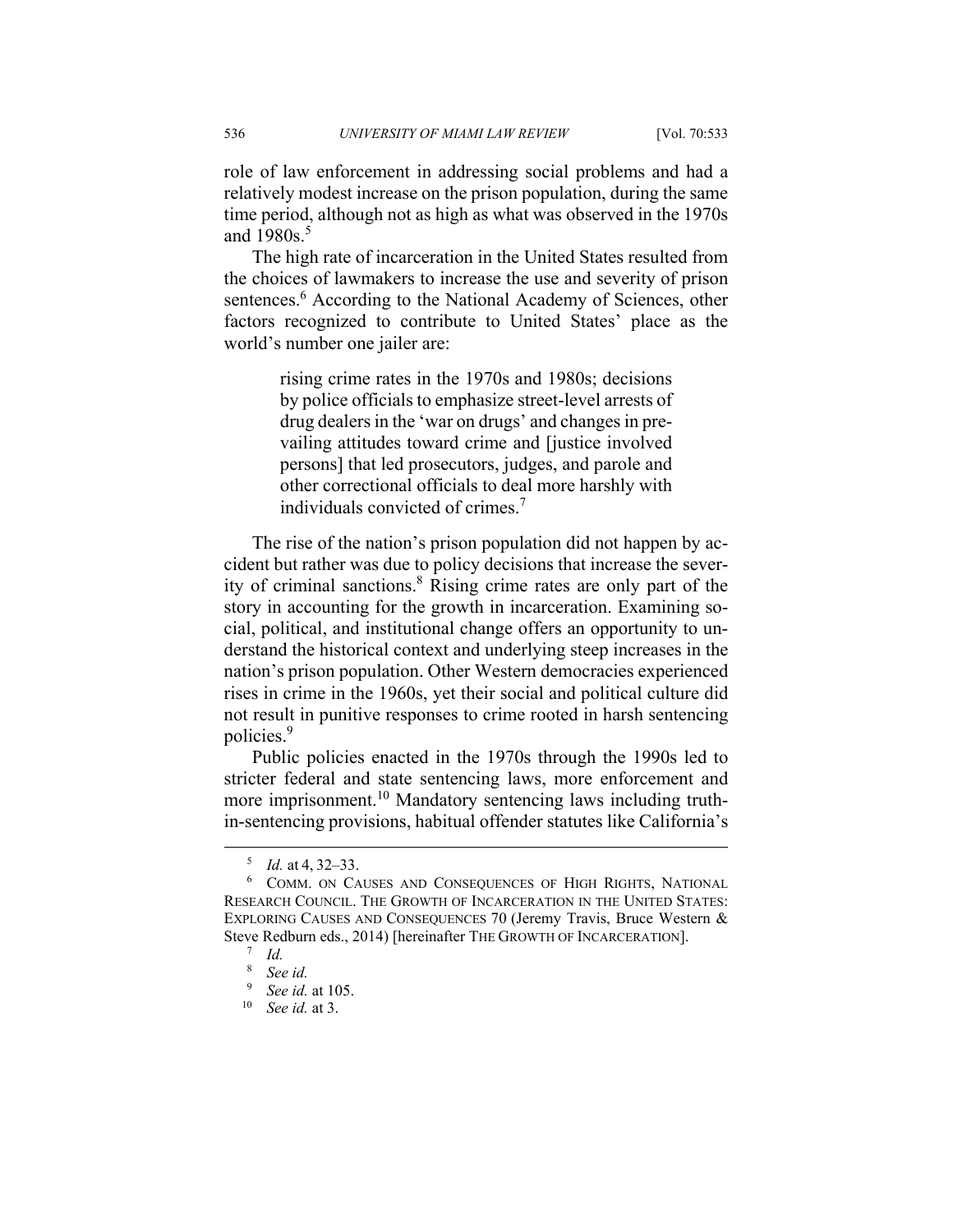"three strikes" law, and mandatory minimums contributed to substantially longer sentences.<sup>11</sup> These policies were intended to reduce crime by keeping people behind bars, or deterring them from crime through the possibility of lengthy prison terms. $^{12}$ 

#### B. *Factors Contributing to Crime Decline*

Recent analysis by the National Academy of Sciences found that the "growth in incarceration rates may have caused a decrease in crime, [but] the magnitude of the crime reduction remains highly uncertain and [the evidence] suggests that it was unlikely to have been large."13 Acknowledging the impact of incarceration on crime reinforces that other factors contributed to declines in crime too, including economic conditions, changes in drug markets, strategic policing, and community responses to crime.<sup>14</sup> For example, one study estimated the strong 1990s economy that produced jobs and opportunities was responsible for thirty percent of the crime decline.15 Changes in the drug market also contributed to crime decline; the crack cocaine epidemic of the late 1980s, combined with the availability of guns, was a significant contributor to increasing rates of violence.16 Crack use declined by the early 1990s, along with the associated violence of the drug market, and homicide rates for young African American males significantly dropped.17

Other contributions to the crime decline were community policing. In San Diego, for example, studies estimate that changes in policing contributed to a greater than forty percent decline in crime rates from 1990 through 1996, which was the second largest drop in the country, resulting from better use of staffing and adoption of a

<sup>11</sup> *See id.* at 70–85. 12 *See id.*

<sup>13</sup> *Id.* at 91. 14 *See* RYAN S. KING, MARC MAUER & MALCOLM C. YOUNG, THE SENT'G PROJECT, INCARCERATION AND CRIME: A COMPLEX RELATIONSHIP 4–5 (2005), http://www.sentencingproject.org/doc/publications/inc\_iandc\_complex.pdf. 15 Richard B. Freeman & William M. Rodgers III, *Area Economic Conditions* 

*and the Labor Market Outcomes of Young Men in the 1990s Expansion* (Nat'l Bureau of Econ. Research, Working Paper No. 7073, 1999).<br><sup>16</sup> Steven D. Levitt, *Understanding Why Crime Fell in the 1990s: Four Fac-*

*tors that Explain the Decline and Six That Do Not*, 18 J. ECON. PERSP. <sup>163</sup> (2004). 17 *Id.* at 180–81.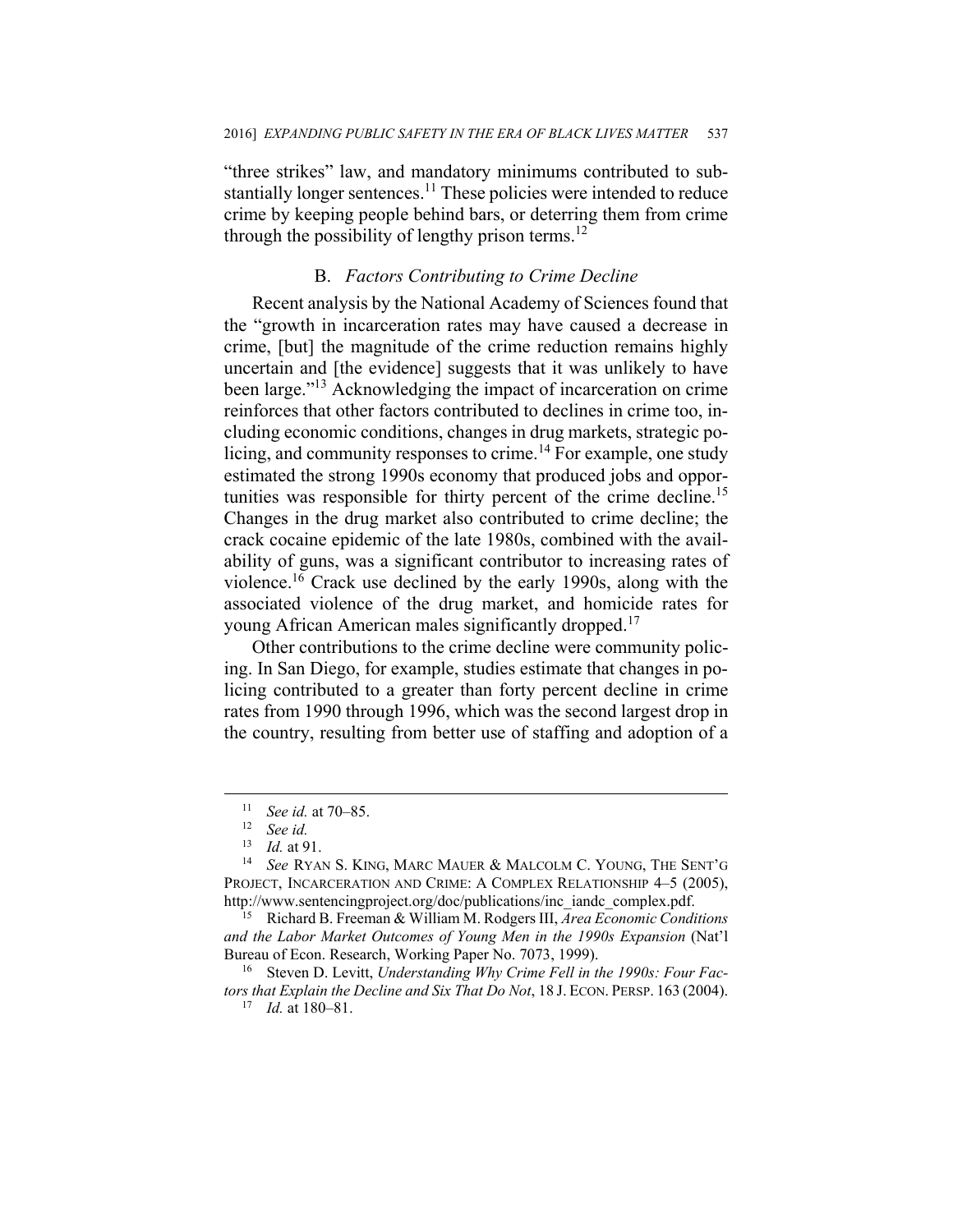problem-solving strategy.18 High crime communities also employed responses that contributed to the crime decline. One study of a Brooklyn neighborhood noted that "the multiple threats of violence, crime, AIDS, and addiction" compelled many young people to "[withdraw] from the danger and [opt] for the relative safety of family, home, church, and other sheltering institutions."19

#### C. *Racial Disparities in the Criminal Justice System*

Deep racial disparities exist throughout the criminal justice system, from the point of arrest to post-incarceration experiences that include voting and employment. Cumulative disadvantage for justice-involved minorities builds because they are more likely to be arrested, convicted, and receive more punitive criminal sanctions than white defendants.20 However, the complex intersection of various factors, including allocation of public resources for social policy priorities, deindustrialization, and substantial inequality, align with criminal justice policy initiatives that have imaginable consequences for racial disparity and biased discretionary decision-making. $^{21}$ 

The scale of the black-white ratio in incarceration significantly exceeds all other major social indicators of comparative inequality: unemployment (2:1), infant mortality (2:1), and wealth (1:5).<sup>22</sup> The absence of African American men in the general community due to incarceration may impact other measures of racial progress.<sup>23</sup>

Policy decisions have contributed to racial disparities in the criminal justice system. At the federal level, lawmakers imposed

 <sup>18</sup> KING, *supra* note 14, at 5. *See also* DAVID F. MUSTO, THE AMERICAN DISEASE: ORIGINS OF NARCOTIC CONTROL (Oxford Univ. Press, 3d ed. 1999). 19 Richard Curtis, *The Improbable Transformation of Inner-City Neighbor-*

*hoods: Crime, Violence, Drugs, and Youth in the 1990s*, 88 J. OF CRIM. L. & CRIMINOLOGY 1233, 1263 (1998). 20 THE GROWTH OF INCARCERATION, *supra* note 6, at 91–101. 21 Dep't of Research and Dev., *Race, Ethnicity, and the Criminal Justice Sys-*

*tem*, AM. SOC. ASS'N SERIES ON HOW RACE AND ETHNICITY MATTER 21–22 (Sep.

<sup>2007),</sup> http://www.asanet.org/images/press/docs/pdf/ASARaceCrime.pdf.<br><sup>22</sup> BRUCE WESTERN, PUNISHMENT AND INEQUALITY IN AMERICA 16 (2006).<br><sup>23</sup> MARC MAUER & NAZGOL GHANDNOOSH, THE SENT'G PROJECT, INCORPORATING RACIAL EQUITY INTO CRIMINAL JUSTICE REFORM 1 (2014), http://www.sentencingproject.org/doc/rd\_Incorporating\_Racial\_Equity\_into\_Criminal\_Justice\_Reform.pdf.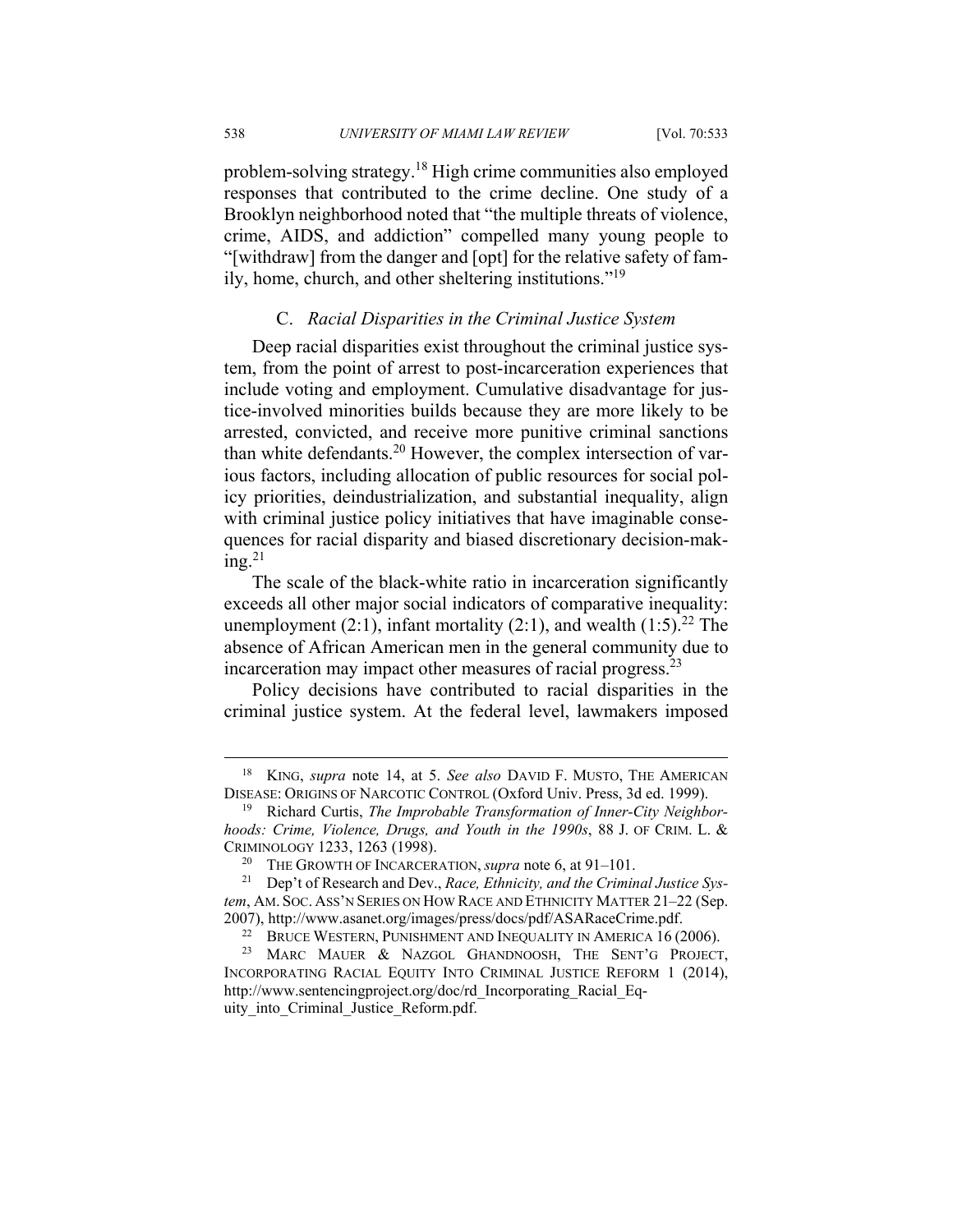mandatory criminal penalties for crack cocaine in the 1980s that resulted in racial disparities.<sup>24</sup> At the state level, mandatory crack cocaine penalties were adopted in a number of states, including California and Oklahoma.<sup>25</sup> Sentencing enhancements in urban drugfree zones also exacerbate racial disparities; "protected areas are clustered within urban, high-density population areas [and] disproportionately affect people of color and economically disadvantaged citizens."26 In other criminal justice practices, racial disparity has been found in certain police tactics, discretionary practices among judges, and denials of parole.<sup>27</sup>

#### D. *Cumulative Impact of Criminal Justice Policy on the Black Community*

Collateral consequences of felony convictions can create additional barriers to obtaining stable, living-wage employment, securing public and private housing, and public benefits, even for those not sentenced to prison.<sup>28</sup> These issues do confront all justice-involved individuals regardless of race, but the cumulative effects on defendants of color intensify key issues of structural inequality. The Urban Institute documented in a number of cities that an important predictor of success for persons returning from prison are their family relationships and stable employment.<sup>29</sup>

<sup>&</sup>lt;sup>24</sup> NICOLE D. PORTER & VALERIE WRIGHT, THE SENT'G PROJECT, CRACKED JUSTICE 1 (2011), http://sentencingproject.org/doc/publications/dp\_CrackedJusticeMar2011.pdf. 25 *Id.* at 3. States include: Alabama, Arizona, Iowa, California, Maine, Mar-

yland, Missouri, New Hampshire, North Dakota, Ohio, Oklahoma, Vermont, and Virginia. *See id.* at 6–9.<br><sup>26</sup> JUDITH GREENE, KEVIN PRANIS & JASON ZIEDENBERG, JUSTICE POLICY

INST., DISPARITY BY DESIGN: HOW DRUG-FREE ZONE LAWS IMPACT RACIAL DISPARITY–AND FAIL TO PROTECT YOUTH 1 (2006), http://www.justicepolicy.org/uploads/justicepolicy/documents/06-03\_rep\_disparitybydesign\_dp-jj-

rd.pdf. 27 THE GROWTH OF INCARCERATION, *supra* note 6, at 91–2. 28 Sarah B. Berson, *Beyond the Sentence - Understanding Collateral Consequences*, 272 NAT'L INST. OF JUST. J. 25 (2013).<br><sup>29</sup> "In 2000, the Urban Institute (UI) launched an ongoing investment in pris-

oner reentry research to better understand the pathways of successful reintegration, the social and fiscal costs of current policies, and the impacts of incarceration and reentry on individuals, families, and communities." DEMELZA BAER ET. AL., URBAN INST.: JUSTICE POLICY CENTER, UNDERSTANDING THE CHALLENGES OF PRISONER REENTRY: RESEARCH FINDINGS FROM THE URBAN INSTITUTE'S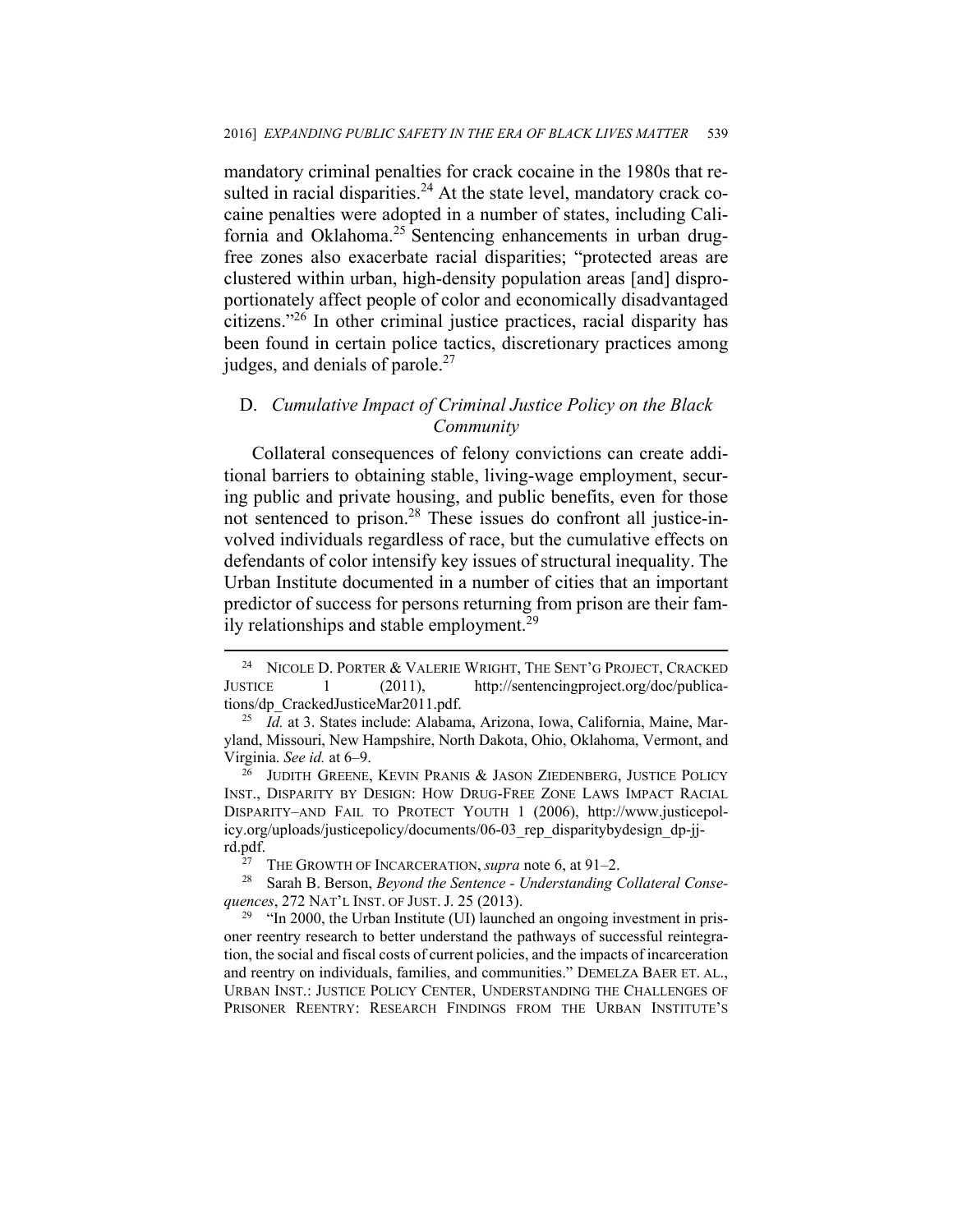The nation's large prison system has had deeply disruptive effects that impact other areas of society. The removal of persons from communities that have high rates of incarceration results in a destabilizing effect known to weaken family and community bonds and contribute to higher rates of recidivism.<sup>30</sup> The effects of incarceration can impact future life outcomes. Individuals with prior felony convictions lose many rights and privileges of citizenship and legal residency in the United States.<sup>31</sup> Depending on where a person with a felony lives, they may be excluded from voting for life and denied the right to serve on a jury.<sup>32</sup>

#### II. BLACK LIVES MATTER: SOCIAL INTERVENTIONS THAT LIMIT CRIMINAL JUSTICE INTERACTIONS

Increases in the use of imprisonment as a response to crime reflects changes in policy and practice. Research has documented the diminishing returns resulting from high rates of incarceration and the role of non-criminal justice factors in contributing to declines in crime.33

Formerly incarcerated persons return to neighborhoods that are underserved by quality education, affordable housing and transportation, living wage employment, and quality health care.<sup>34</sup> As a result, adopting place-based interventions as a part of broader public safety strategy may lessen interactions with the criminal justice system in communities of color. Research has documented that in many

 $\overline{a}$ 

PRISONER REENTRY PORTFOLIO 12 (2006), http://www.urban.org/sites/default/files/alfresco/publication-pdfs/411289-Understanding-the-Challenges-of-

Prisoner-Reentry.PDF. 30 Todd R. Clear et al., *Coercive Mobility and Crime: A Preliminary Examination of Concentrated Incarceration and Social Disorganization*, 20 JUST. Q. 33, 55, 60 (2003).

<sup>&</sup>lt;sup>31</sup> DEP'T OF JUSTICE, FEDERAL STATUTES IMPOSING COLLATERAL CONSEQUENCES UPON CONVICTION 1–2 (2006), http://www.justice.gov/sites/default/files/pardon/legacy/2006/11/13/collateral\_consequences.pdf.<br><sup>32</sup> *Id.* THE GROWTH OF INCARCERATION, *supra* note 6, at 2–7.

<sup>&</sup>lt;sup>34</sup> JAMES AUSTIN ET AL., THE SENT'G PROJECT, ENDING MASS INCARCERATION: CHARTING A NEW JUSTICE REINVESTMENT 3 (2013), http://sentencingproject.org/doc/publications/sen\_Charting%20a%20New%20Justice%20Reinvestment.pdf.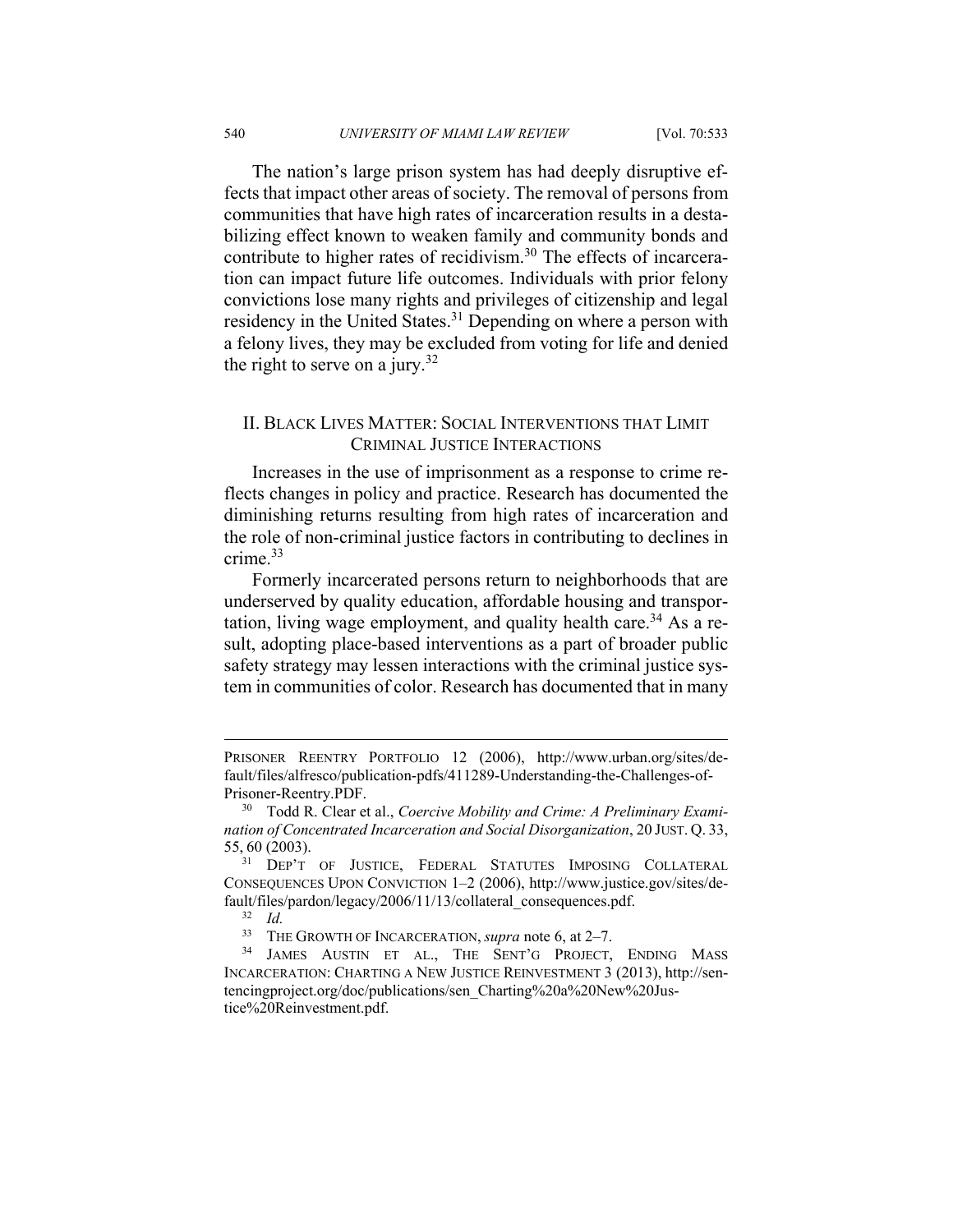jurisdictions formerly incarcerated individuals return to a small subset of neighborhoods challenged by inequality, including poor educational outcomes, high rates of unemployment, health disparities, and a lack of affordable quality housing.<sup>35</sup>

#### A. *Early Childhood Education*

Policy interventions targeted to first-time, low-income mothers are known to reduce justice involvement for participants and their children. The Nurse Family Partnership ("NFP") is a home visitation program targeted to first-time mothers who receive home visits and parenting training from registered nurses.<sup>36</sup> The program admits qualifying participants early in their pregnancy who then receive home visits that start during pregnancy and continue until the child is a toddler. $37$  Studies have observed reductions in child abuse among participating families and declines in interactions with the criminal justice system.<sup>38</sup>

Quality early childhood education is demonstrated to prevent future contact with the criminal justice system. The most well-known model—the High/Scope Perry Preschool Project—demonstrates that Head Start and other preschool programs produce both shortterm and long-term benefits.<sup>39</sup> This includes reduced engagement with the criminal justice system through the age of 27, along with positive school outcomes and reduced need for social services.<sup>40</sup> Cost-benefit analyses conducted by the RAND Corporation show that every \$1 invested in such programs produces \$7.16 in societal savings.<sup>41</sup> Investments in this early childhood initiative lead to a taxpayer return of \$88,433 per child.<sup>42</sup>

42 *Id.* 

 <sup>35</sup> THE GROWTH OF INCARCERATION, *supra* note 6, at 281–87. 36 Peter W. Greenwood & Susan Turner, *Juvenile Crime and Juvenile Justice*, *in* CRIME AND PUBLIC POLICY 88, 120 (James Q. Wilson & Joan Petersilia eds.,  $2011$ ).<br> $\frac{37}{10}$ *Id.* 

<sup>38</sup> *Id.*

<sup>&</sup>lt;sup>39</sup> GREG PARKS, OFF. JUV. JUST. AND DELINO. PREVENTION, NCJ 181725, THE HIGH/SCOPE PERRY PRESCHOOL PROJECT 4 (2000). 40 *Id.*

<sup>41</sup> *Id.*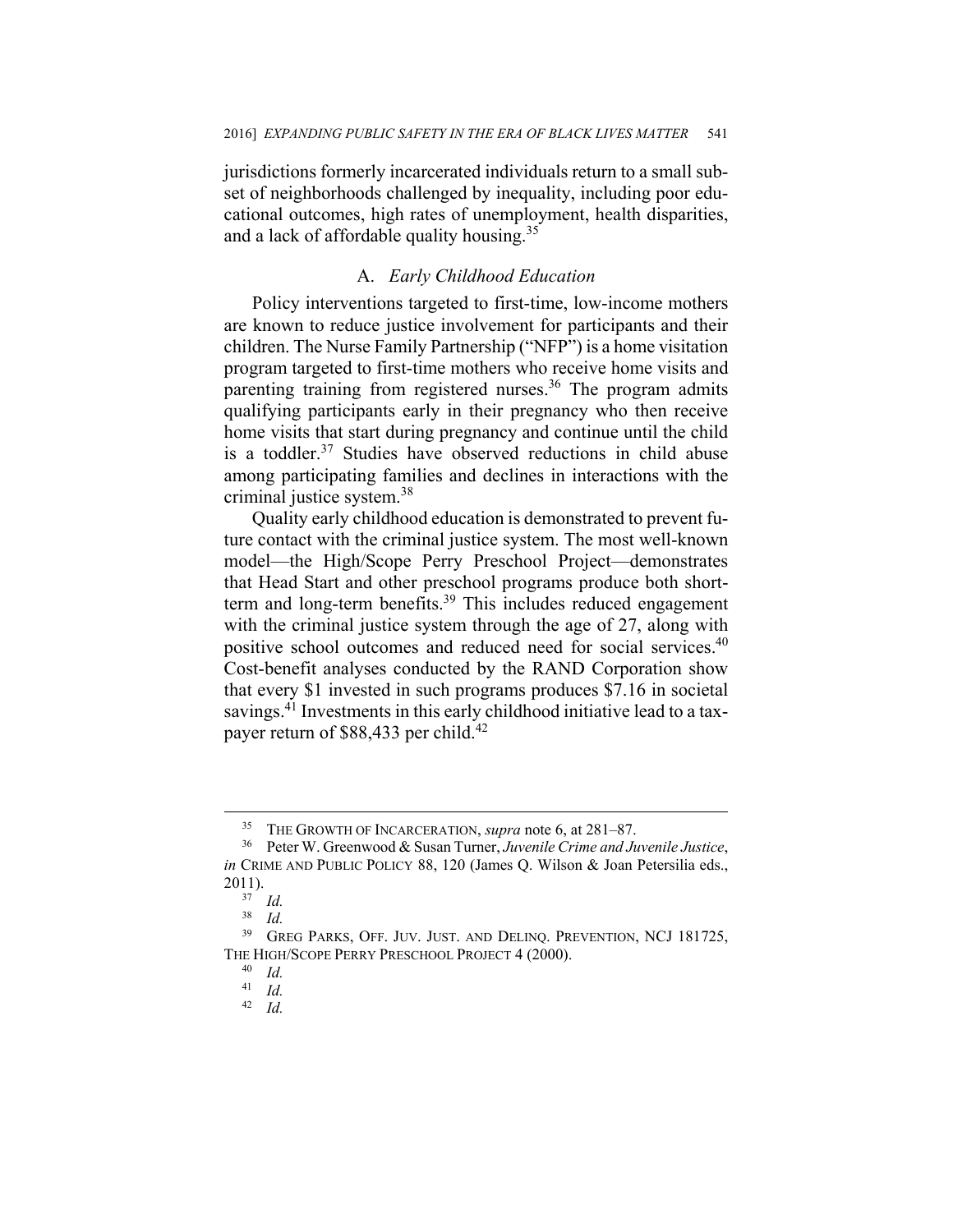#### B. *Community Investment and Informal Community Control*

Community-level approaches are also known to prevent crime.<sup>43</sup> Studies show that informal social mechanisms like parental friendship networks can help to monitor teenage peer groups reducing arrests.44 A Baltimore-based study determined persons participating in neighborhood organizations experienced shared responsibility for their surrounding community, thus reinforcing safety goals.45 Researchers also observed a decline in delinquency in over 500 residents in New York City who reported their participation in neighborhood groups.<sup>46</sup>

#### C. *Greening High Incarceration Communities*

Vacant lots and abandoned buildings can be highly visible signs of disinvestment in high incarceration communities; these sites of a disordered physical environment have been associated with violent crime.<sup>47</sup> Observations note that vacant properties are overgrown and uncared for, which results in likely places of illegal activity, including sex work, unlawful gun possession, and drug activity. 48

Interventions outside of law enforcement have been found to reduce community violence. Research has found that greening vacant

 <sup>43</sup> THE SENT'G PROJECT, ENDING MASS INCARCERATION: SOCIAL INTERVENTIONS THAT WORK (2013), http://www.sentencingproject.org/doc/publications/publications/inc\_Ending%20Mass%20Incarceration.pdf [hereinafter] ENDING MASS INCARCERAT: SOCIAL INTERVENTIONS THAT WORK]. 44 James Coleman, *Social Capital in the Creation of Human Capital*, 94 AM.

J. SOC. 95, 99–100 (Supp. 1988). 45 Ralph B. Taylor, Stephen D. Gottfredson, & Sidney Brower, *Block Crime* 

*and Fear: Defensible Space, Local Social Ties, and Territorial Functioning*, 21 RES. IN CRIME AND DELINQ*.* 303 (1984). 46 Ora Simcha-Fagan & Joseph E. Schwartz, *Neighborhood and Delin-*

*quency: An Assessment of Contextual Effects*, 24 CRIMINOLOGY 667, 689 (1986). 47 Evelyn Wei et al., *Block Observations of Neighborhood Physical Disorder* 

*are Associated with Neighborhood Crime, Firearm Injuries and Deaths, and Teen Births*, 59 J. EPIDEMIOLOGY & COMMUNITY HEALTH 904, 907 (2009). *See also* Eugenia C. Garvin, Carolyn E. Cannuscio, & Charles C. Banas, *Greening Vacant Lots to Reduce Violent Crime: a Randomized Controlled Trial*, 19 INJ.

PREVENTION 198, 198 (2013) [hereinafter *Greening Vacant Lots*]. 48 C. Debra M. Furr-Holden et al*.*, *The Growth Of Neighborhood Disorder Among Urban Adolescents: A Case For Policy And Environmental Interventions*, 72 J. STUD. ALCOHOL & DRUGS 371. (2011). *See also Greening Vacant Lots*, *supra* note 47.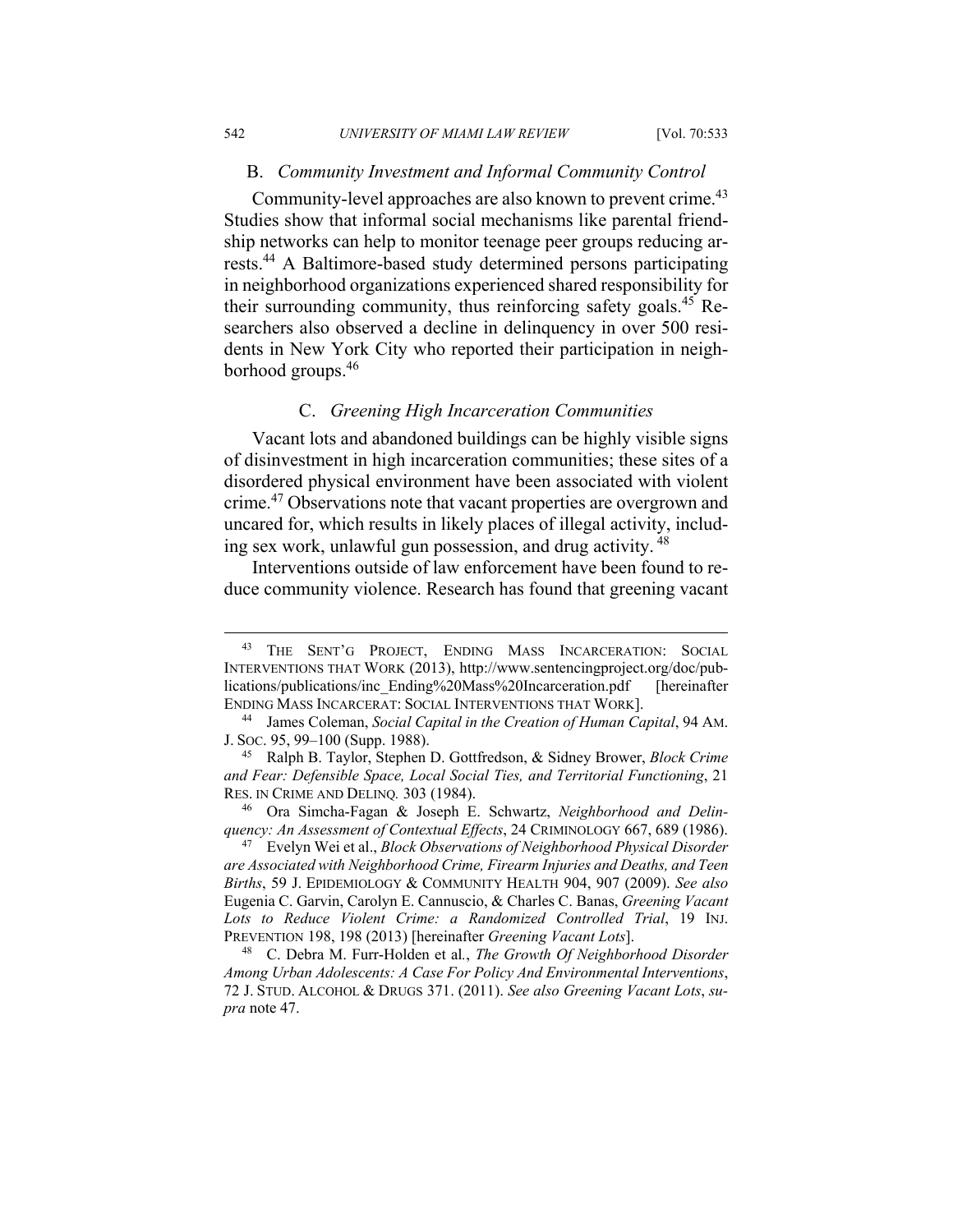lots was associated with reductions in certain gun crimes and improved residents' perception of safety.49 Greening of vacant lots may limit illegal drug activity and restrict places to hide guns.<sup>50</sup> Urban green space has been shown to increase perceptions of safety that may be caused by strengthening connections to one's neighborhood and facilitating social interaction among residents due to improvements in shared community space.<sup>51</sup> Studies show that efforts to improve the aesthetics of high incarceration communities enhance strategies to reduce violent crime and may have a stronger effect on residents for a lower cost than promoting lifestyle changes on a caseby-case basis.52 Landscaping vacant lots in urban communities can result in lower mental stress often associated with living in high incarceration neighborhoods.53

#### D. *Quality Health Care and Therapeutic Intervention*

Addressing the emotional and physical health for persons at risk of criminal justice involvement is a public safety strategy that can reduce law enforcement interaction. Health interventions found to reduce future justice involvement include cognitive behavioral therapy and therapeutic interventions for justice-involved youth.<sup>54</sup> A comprehensive analysis found that cognitive therapy contributed to reducing returns to prison for persons convicted of serious offenses.55 This therapeutic intervention has been found to be most effective at reducing justice involvement when participants received other services, including employment assistance, education and

<sup>49</sup> *Greening Vacant Lots*, *supra* note 47. 50 *Id.*

<sup>51</sup> *Id.*

<sup>52</sup> I.H. Yen & S.L. Sympe, *The Social Environment and Health: A Discussion of the Epidemiologic Literature*, 20 ANN. REV PUB. HEALTH 287 (1999). *See also Greening Vacant Lots*, *supra* note 47. 53 Frances E. Kuo & William C. Sullivan, *Aggression and Violence in the* 

*Inner City: Effects of Environment via Mental Fatigue*, 33 ENV'T & BEHAV*.* 543

<sup>(2001).</sup> *See also Greening Vacant Lots*, *supra* note 47. 54 THE GROWTH OF INCARCERATION, *supra* note 6, at 197. 55 Patrick Clark, *Preventing Future Crime With Cognitive Behavioral Therapy*, 265 NAT'L INST. OF JUST. J. 22, 23 (2013), https://www.ncjrs.gov/pdffiles1/nij/229888.pdf.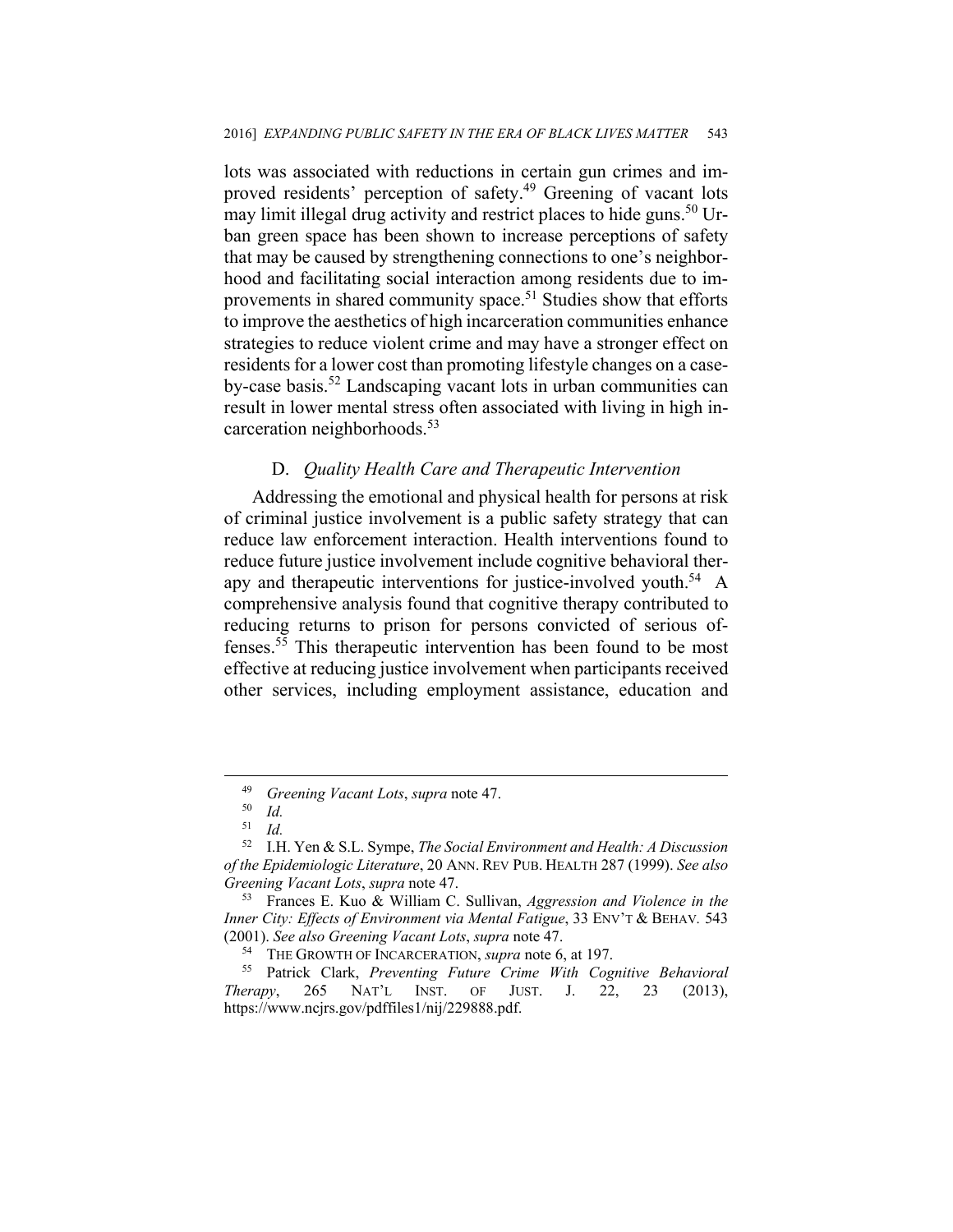544 *UNIVERSITY OF MIAMI LAW REVIEW* [Vol. 70:533

training, and other mental health counseling.<sup>56</sup> Therapeutic interventions for justice-involved youth have also reduced future law enforcement interactions. The most effective programs prioritized family therapies for at-risk youth and the adults who care for them.<sup>57</sup>

#### E. *Targeted Employment Programs*

Health interventions in conjunction with services like employment and job training are also evidence-based initiatives demonstrated to reduce criminal justice interactions.<sup>58</sup> Overall, aggregate analyses exploring the "relationship between incarceration and employment" are mixed; however, the National Academy of Sciences concluded that the incarceration-employment relationship is strongest among prime-age men, and particularly among African American men with no college education.<sup>59</sup>

Several types of employment programs have been established to increase employment and reduce recidivism for justice-involved persons, including residential and training programs for disadvantaged youth.<sup>60</sup> Employment efforts that provide services combined with housing, drug treatment, and job training result in improved public safety outcomes.<sup>61</sup> A study of Job Corps, which was established by the Economic Opportunity Act of 1964 and operated currently under the Workforce Investment Act of 1998, is a national program targeting economically disadvantaged youth aged 16 to 24, concluded the program helped to reduce crime among participants.<sup>62</sup> Specifically, program participants were less likely to be arrested than those who did not participate, particularly for less serious

 <sup>56</sup> Nana Landenberger & Mark W. Lipsey, *The Positive Effects of Cognitivebehavioral Programs for Offenders: A Meta-analysis of Factors Associated With Effective Treatment*, 1 J. OF EXPERIMENTAL CRIMINOLOGY 451 (2005).<br><sup>57</sup> ENDING MASS INCARCERATION: SOCIAL INTERVENTIONS THAT WORK, *su*-

*pra* note 43, at 2.

<sup>58</sup> *See* Sandra Lapham, M.D., M.P.H., *Screening and Brief Intervention in the Criminal Justice System*, http://pubs.niaaa.nih.gov/publications/arh28-2/85- 93.pdf (last visited Feb. 24, 2016).<br><sup>59</sup> THE GROWTH OF INCARCERATION, *supra* note 6, at 249.<br><sup>60</sup> *See generally* Peter Z. Schochet, John Burghardt, & Sheena McConnell,

*Does Job Corps Work? Impact findings from the National Job Corps Study*, 98 AM. ECON. REV. 1864 (2008). 61 *See generally id.* 

<sup>62</sup> *Id.*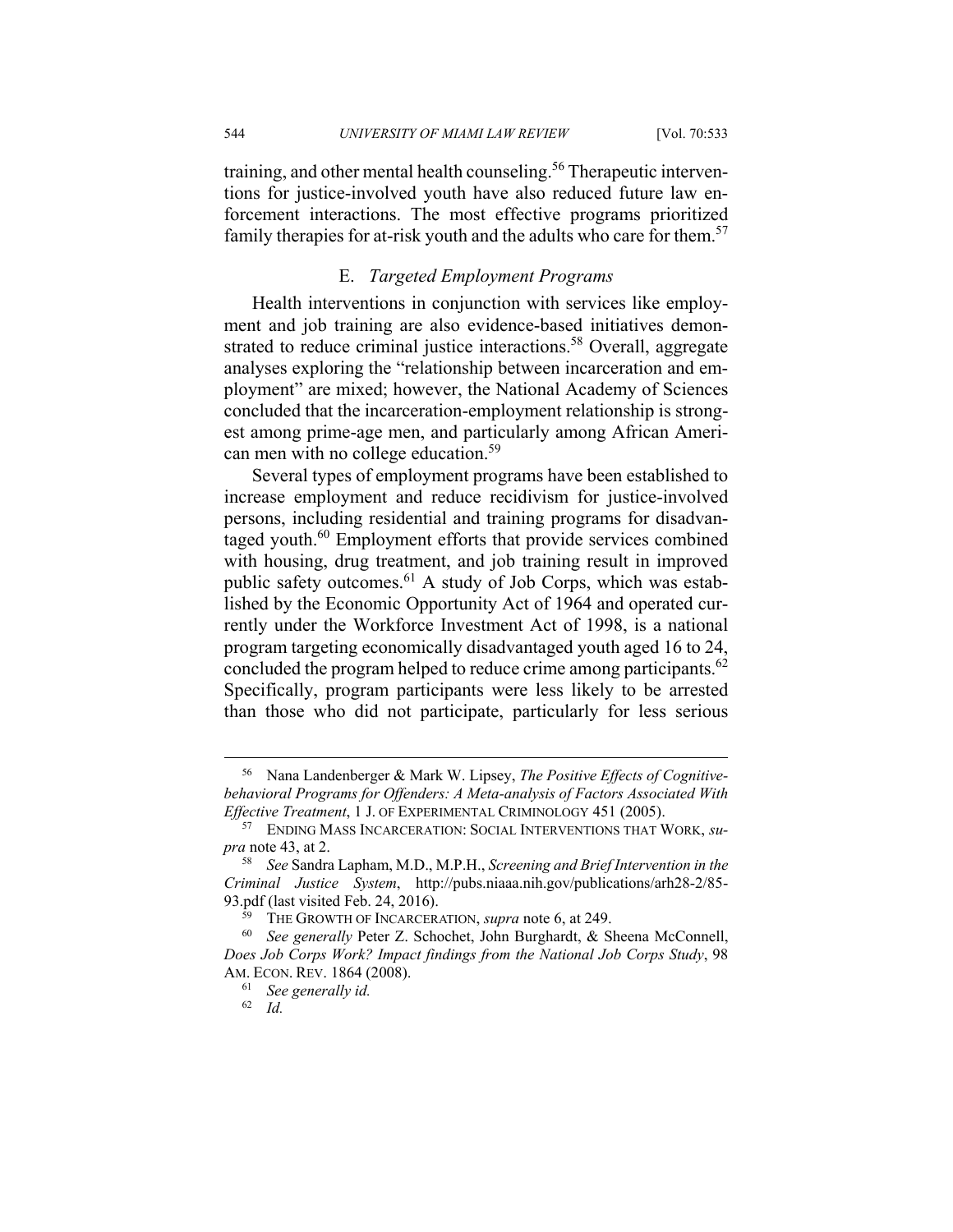crimes.63 Participants were also found to be less likely to be convicted and spend time in jail.<sup>64</sup>

#### III. ROLE OF THE CRIMINAL JUSTICE SYSTEM IN BLACK LIVES **MATTER**

The Black Lives Matter framework offers a way for policymakers and practitioners to address underlying structural issues that may lead to contact with the criminal justice system. While there are interventions that may prevent arrests, there are also interventions at the time of arrests to sentencing to post-incarceration supervision that can strengthen public safety and reduce future criminal justice interactions.<sup>65</sup>

Black disadvantage accumulates throughout the criminal justice system resulting in racial disparities at different points within the system for justice-involved persons. A little bias goes a long way to exacerbate racial disparities in a system that has many decisionmakers. Discretion surfaces among police, who can decide whether to make an arrest or not, and prosecutors, who use their discretion to decide whether or not to drop charges or charge a defendant with a misdemeanor or felony offense.

#### A. *Arrest Policies*

The recent deaths of unarmed African Americans during law enforcement interactions have renewed a national conversation on the fundamental nature of policing and criminal justice policies. Broken windows and quality-of-life policing strategies have influenced law enforcement practices for several decades with modest impact on serious crime rates.<sup>66</sup>

Among the outcomes following law enforcement interaction for a low-level offense are criminal records that can complicate future

<sup>63</sup> *Id.* at 1874. 64 *Id.*

<sup>65</sup> ENDING MASS INCARCERATION: SOCIAL INTERVENTIONS THAT WORK, *supra* note 43, at 3.

<sup>66</sup> NAZGOL GHANDNOOSH, THE SENT'G PROJECT, BLACK LIVES MATTER: ELIMINATING RACIAL INEQUITY IN THE CRIMINAL JUSTICE SYSTEM 1, 7, 8 (2015), http://sentencingproject.org/doc/publications/rd\_Black\_Lives\_Matter.pdf.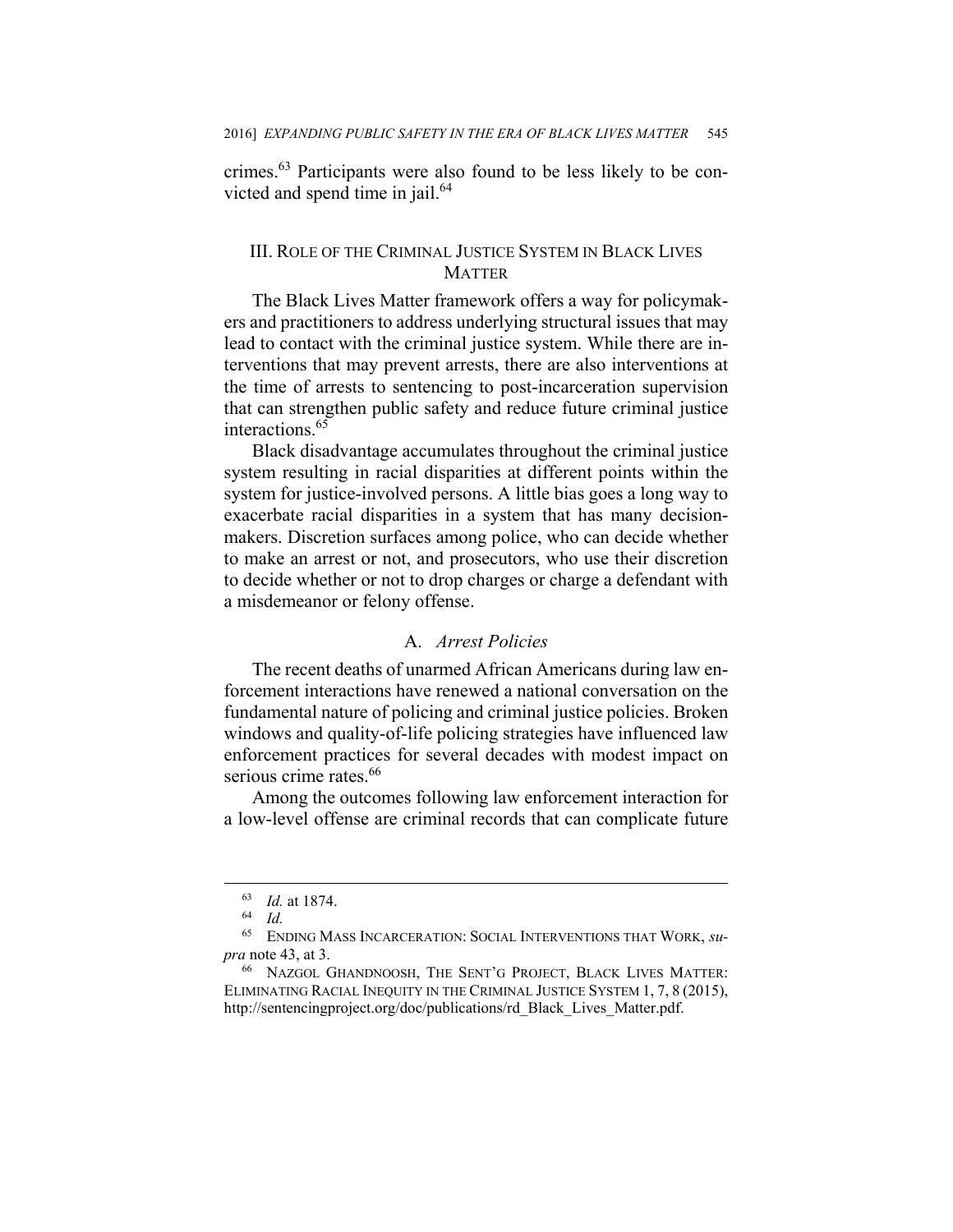employment.<sup>67</sup> Collateral sanctions are the penalties outside of sentencing and a conviction.<sup>68</sup> Records of arrests that do not result in a charge or conviction may still end up in publicly accessible databases.69 In recent years, given the expansion of third-party record checks, arrests for misdemeanor offenses can also impact life outcomes for persons who have contact with law enforcement.  $\frac{70}{10}$  Criminal records can isolate certain justice-involved persons from employment opportunities and private rental housing.<sup>71</sup>

The outcomes of misdemeanor police interactions can also result in fatal outcomes. According to ProPublica, the more than 1,200 fatal police killings from 2010 to 2012 showed a significant racial disparity.72 African Americans were killed at a rate of 31.17 per million, compared to the 1.47 per million white males in that age range who died at the hands of police.<sup>73</sup> The analysis acknowledges the available data is incomplete.<sup>74</sup> The overwhelming majority of the nation's 17,000 police departments do not report data on fatal police encounters.75

The nature of policing has changed in recent years and may contribute to the increase in the number of fatal police encounters. In 1985, the Supreme Court in *Tennessee v. Garner* "concluded that police officers could not shoot at a fleeing suspect simply to prevent their escape but could shoot if they had probable cause and determined the individual to be a violent felon who posed a public safety risk."76 Additionally, "[f]rom 1980 to 1984, 'officer under attack' was listed as the cause for 33 percent of the deadly shootings.

<sup>76</sup> *Id.*; Carol D. Leonnig, *Current Law Gives Police Wide Latitude to Use Deadly Force*, WASH. POST (Aug. 28, 2014), http://www.washingtonpost.com/ politics/current-law- gives- police- wide- latitude- to- use- deadlyforce/2014/08/28/768090c4-2d64-11e4-994d-202962a9150c\_story.html.

 <sup>67</sup> Shawn D. Stuckey, *Collateral Effects of Arrests in Minnesota*, 5 U. ST. THOMAS L. J. 335, 337 (2008). 68 *Id.*

 $\frac{69}{70}$  *Id.* 

<sup>70</sup> *Id.* at 337, 340. 71 *Id.*

<sup>72</sup> Ryan Gabrielson, Ryann Grochowski Jones & Eric Sagara, *Deadly Force, in Black and White*, PROPUBLICA (Oct. 10, 2014), http://www.propublica.org/article/deadly-force-in-black-and-white. 73 *Id.*

 $\frac{74}{75}$  *Id.* 

<sup>75</sup> *Id.*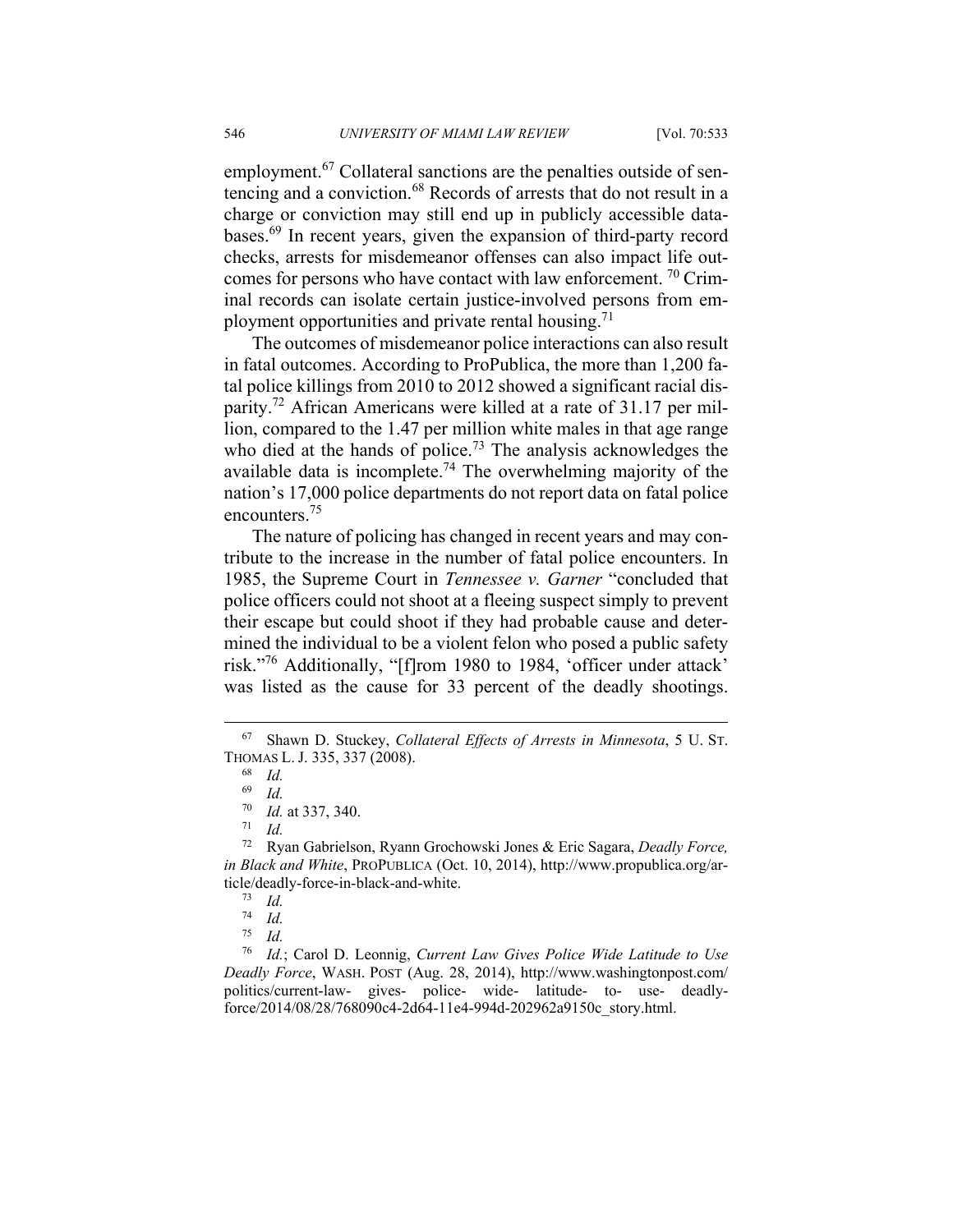Twenty years later, looking at data from 2005 to 2009, 'officer under attack' was cited in 62 percent of police killings."77

Subsequent Supreme Court rulings also changed the way police interactions are governed. In the 1989 case of *Graham v. Connor*, the Supreme Court concluded that excessive police force is justifiable when law enforcement officers believe the force they use can "prevent or detect a crime in progress."78 During the 1980s, changes in policy and practice supported a law enforcement strategy to deter drug offenses by increasing arrests and admissions to prison.<sup>79</sup> The War on Drugs sentencing policies "resulted in dramatic growth in incarceration for drug offenses. Since its official beginning in the 1980s, the number of Americans incarcerated for drug offenses has skyrocketed from 41,000 in 1980 to nearly a half million in by 2013."<sup>80</sup>

The law enforcement strategy of broken windows policing has increased police interactions for misdemeanor offenses ranging from traffic violations to jaywalking.81 The guidance under *Graham* may contribute to increased use of excessive force, sometimes resulting in the deaths of unarmed African Americans that have animated discussions of racial disparity in the criminal justice system.

#### B. *Prosecutorial Impact*

Arrests by police can lead to charges by prosecutors that may result in felony convictions, admissions to prison, and further isolation from civic life through collateral consequences.<sup>82</sup> Prosecutors have the discretion to bring a case or drop charges against a defendant and whether or not to charge a defendant with a misdemeanor or a felony offense. Prosecutorial discretion can also result in a prison sentence or probation term.

Leadership among prosecutors can contribute to expanding approaches for public safety beyond order-maintenance enforcement.

 <sup>77</sup> Leonnig, *supra* note 76. 78 *Id.*

<sup>79</sup> The SENT'G PROJECT, FACT SHEET: TRENDS IN U.S. CORRECTIONS 3 (2015), http://sentencingproject.org/doc/publications/inc\_Trends\_in\_Corrections  $\frac{\text{Fact\_sheet.pdf}}{80 \frac{I}{d}}$ .

<sup>&</sup>lt;sup>81</sup> GHANDNOOSH, *supra* note 66, at 6.<br><sup>82</sup> Hugh Lafollette, *Collateral Consequences of Punishment: Civil Penalties Accompanying Formal Punishment*, 22 J. OF APPLIED PHIL. 241 (2005).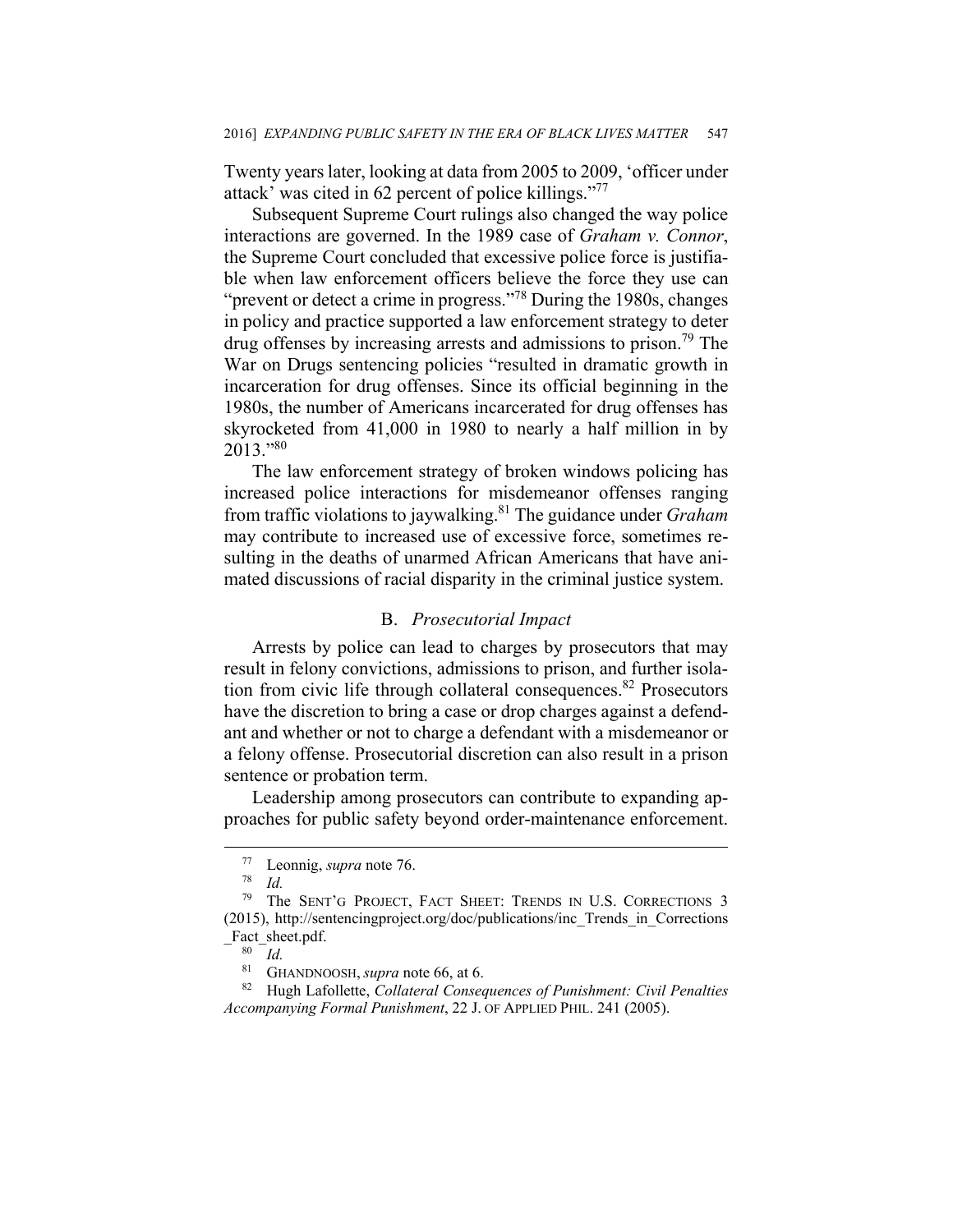John Chisholm, the District Attorney in Milwaukee County, has changed the county's approach to the use of prosecutorial discretion to challenge racial disparity.<sup>83</sup> Prosecutors worked to minimize racial disparity by intentionally reviewing the outcomes of cases, supporting treatment requirements, and requiring prosecutors to consult with their supervisors for additional feedback on case filings.<sup>84</sup> "Chisholm instituted a policy that all burglary-case filings must be approved by a senior prosecutor"; disparate decision-making in these cases led to more charges against blacks than whites.<sup>85</sup> During Chisholm's administration, Wisconsin's prison population has dropped from roughly 24,500 incarcerated persons in 2007 to 22,000 in 2015, a decline of more than ten percent; most of the reduction has come from Milwaukee County.86

Yet, a 2013 study found that Wisconsin had the highest rate of racial disparity in incarceration in the nation; blacks were imprisoned at a rate of 12.8 times the rate of whites, which is nearly double the national rate of  $6.7<sup>87</sup>$  It is widely recognized that there are solutions to reduce high rates of incarceration of African Americans. This reinforces the need to prioritize support for public safety interventions outside of the criminal justice system.

#### C. *Community Supervision Policies*

Incarcerated persons are a minority among the nation's justiceinvolved population. Misdemeanor enforcement policies frequently lead to sentences of community supervision.<sup>88</sup> The number of per-

 <sup>83</sup> *A Prosecutor's Guide for Advancing Racial Equity*, VERA INSTITUTE FOR JUSTICE 16–17 (Nov. 2014), http://www.vera.org/sites/default/files/resources/ downloads/prosecutors-advancing-racial-equity.pdf. 84 Angela A. Davis, *In Search of Racial Justice: The Role of the Prosecutor*,

<sup>16</sup> N.Y.U. J. LEGIS. & PUB. POL'Y 821, 832–36 (2013). 85 Jeffrey Toobin, *The Milwaukee Experiment*, THE NEW YORKER

<sup>(</sup>May 11, 2015), http://www.newyorker.com/magazine/2015/05/11/the-milwaukee-experiment.<br><sup>86</sup> *Id.*<br><sup>87</sup> IOHN PAN

JOHN PAWASARAT & LOIS M. QUINN, EMP'T & TRAINING INST., UNIV. OF WISCONSIN-MILWAUKEE, WISCONSIN'S MASS INCARCERATION OF AFRICAN AMERICAN MALES: WORKFORCE CHALLENGES FOR 2013 2 (2013), http://www4.uwm.edu/eti/2013/BlackImprisonment.pdf. 88 Cecelia Klingele, *Rethinking the Use of Community Supervision*, 103 J.

CRIM. L. & CRIMINOLOGY 1015, 1024 (2013).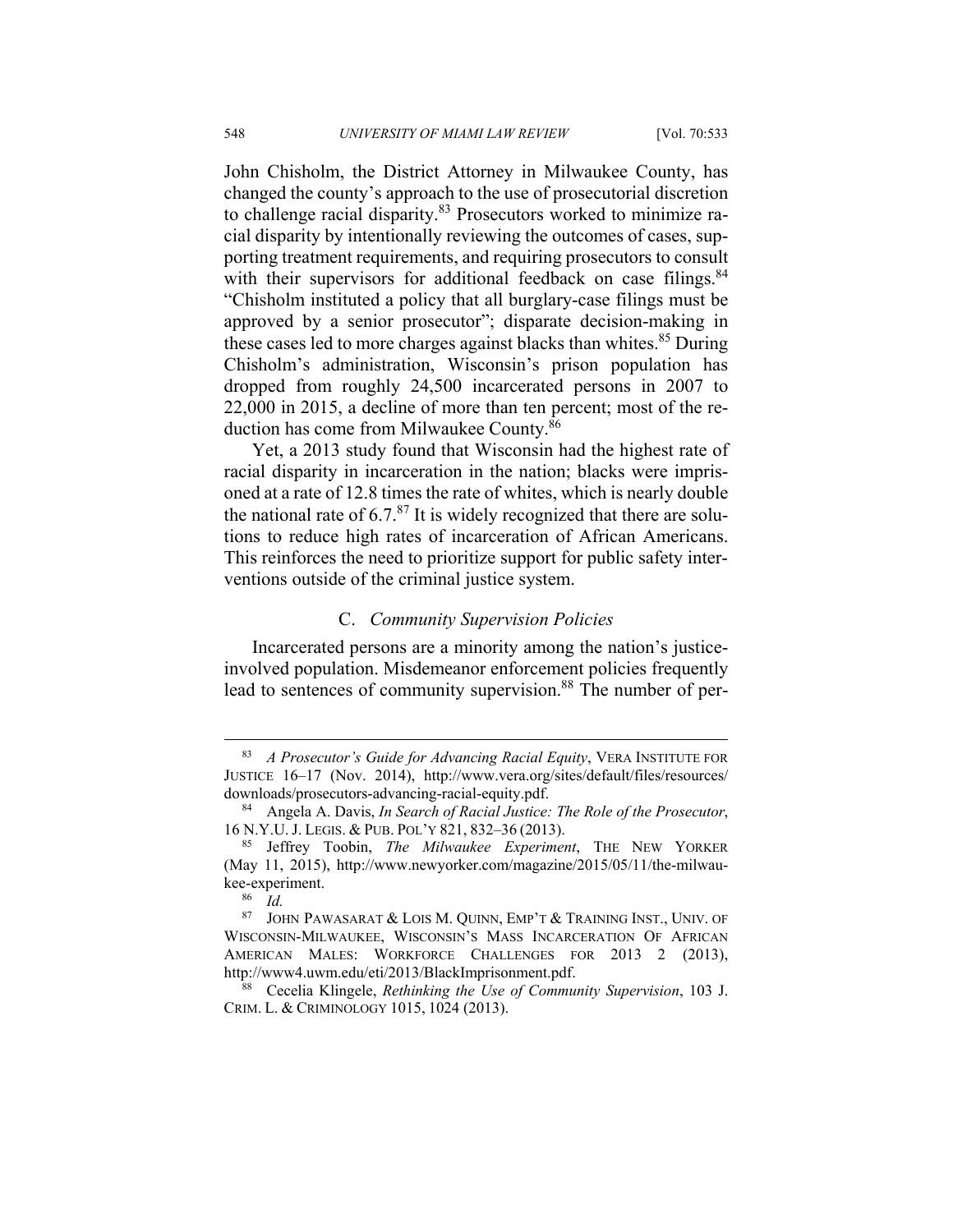sons under community supervision has increased substantially, similar to increases in the nation's prison population. Persons on probation more than quadrupled from 1977 to 2013, from just over  $800,000^{89}$  to over 4.7 million.<sup>90</sup> Additionally, the post-incarceration supervision population grew from more than  $173,000^{91}$  to over  $853,000^{92}$  during the same period. Many of the highest rates of probation are found in states with low rates of incarceration, including Minnesota and Washington, indicating that policies and practices have increased the scale of the criminal justice system beyond prison walls.<sup>93</sup>

Post-incarceration supervision and probation are typically viewed as alternatives to imprisonment, and yet these dispositions may result in delayed admissions to prison.<sup>94</sup> The shifts in culture in supervision may strengthen surveillance practices that increase revocations to prison. The same changes in policy that lengthened prison terms and expanded community supervision during the 1980s and 1990s also led to a shift in approach among supervision agents from a casework model to a crime-control model.<sup>95</sup> High profile cases of persons under supervision who have committed serious offenses, like homicide, have placed political pressure on elected officials and correctional agencies to react harshly to violations.<sup>96</sup> Even though revocation rates and probation are not well documented, and the rates vary substantially among states, in many states "the failure

<sup>&</sup>lt;sup>89</sup> *Id.* at 1018.<br><sup>90</sup> ERINN J. HERBERMAN & THOMAS P. BONCZAR, U.S. DEP'T OF JUSTICE, PROBATION AND PAROLE IN THE UNITED STATES, 2013 1 (revised January 21, 2015), http://www.bjs.gov/content/pub/pdf/ppus13.pdf. 91 Klingele, *supra* note 88, at 1018. 92 HERBERMAN & BONCZAR, *supra* note 90.

<sup>93</sup> MICHELLE PHELPS, MINN. POPULATION CENTER, UNIV. MINN., MASS PROBATION: TOWARD A MORE ROBUST THEORY OF STATE VARIATION IN PUNISHMENT 16 (2014), http://www.pop.umn.edu/sites/ www.pop.umn.edu/files/4.WorkingPaper%20Mass%20Proba-

tion%20%20Rev%20Jan%202015.pdf.<br><sup>94</sup> Klingele, *supra* note 88, at 1030–31.<br><sup>95</sup> See generally NAT'L RESEARCH COUNCIL, PAROLE, DESISTANCE FROM CRIME, AND COMMUNITY INTEGRATION (2007).

<sup>96</sup> Joan Petersilia, *Parole and Prisoner Reentry in the United States*, 26 CRIME & JUST. 479 (1999).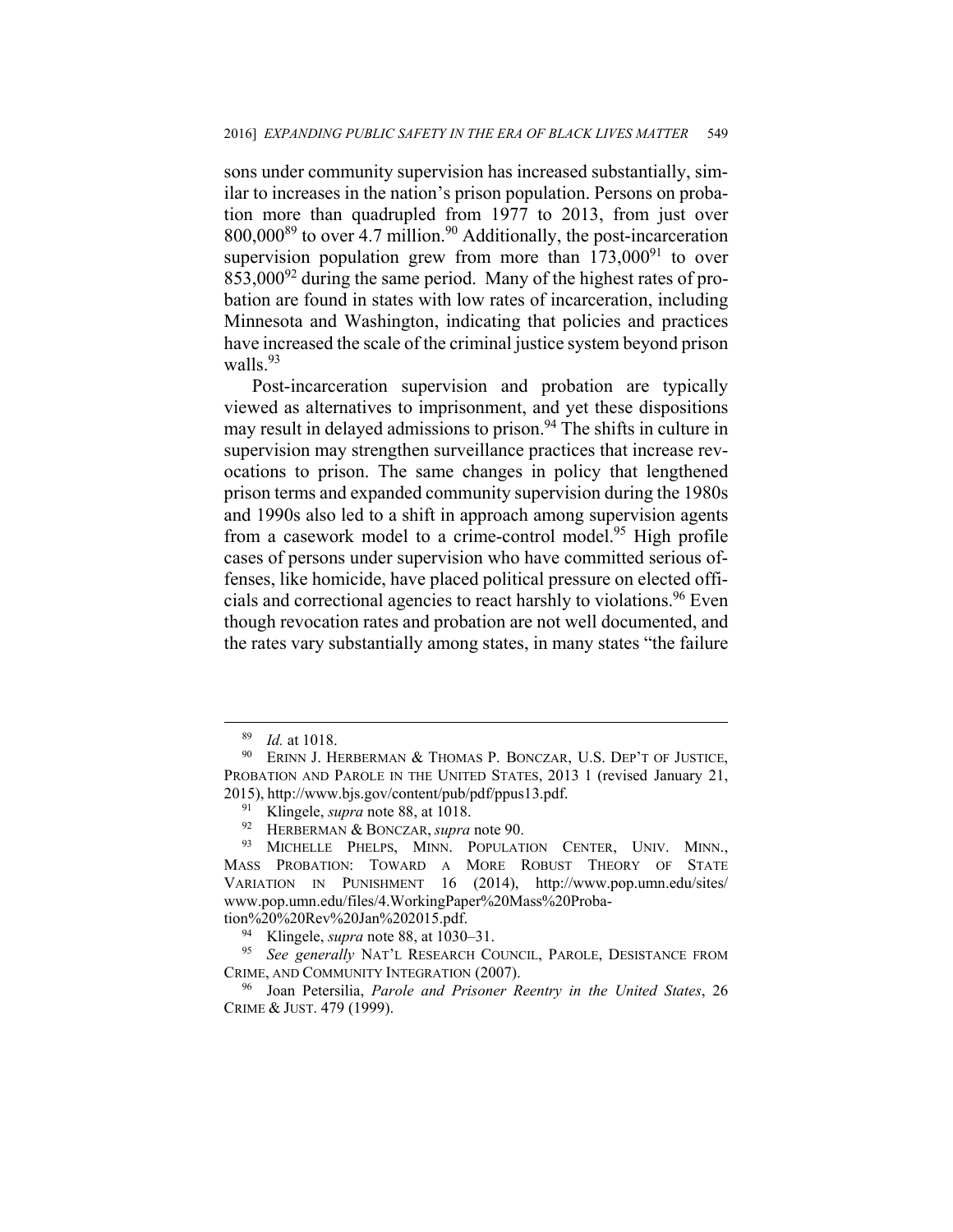550 *UNIVERSITY OF MIAMI LAW REVIEW* [Vol. 70:533

of community supervision accounts for a dramatic portion of new prison admissions."97

#### D. *Criminal Justice Response for Persons Convicted of Violent Offenses*

A salient question for many policymakers and practitioners is what to do with the "worst of the worst" who are sentenced to prison for violent offenses. The question is critical in the era of Black Lives Matter politics. Racial disparities among persons who commit serious offenses in large part reflect the fact that African Americans are more likely to live in economically disadvantaged communities.<sup>98</sup> Substantial rates of property and violent crime have been documented in high poverty neighborhoods.<sup>99</sup> One measure to assess racial disparities is arrest records. During 2012, blacks comprised thirty-nine percent of arrests for violent crimes and twenty-nine percent of arrests for property crimes, but represented only thirteen percent of the U.S. population.<sup>100</sup> African Americans comprised fortynine percent of those arrested for the most serious crimes: murder and non-negligent manslaughter.<sup>101</sup>

Blacks are more likely than whites to experience and live in communities with concentrated disadvantage, and those experiences

<sup>&</sup>lt;sup>97</sup> Klingele, *supra* note 88, at 1031.<br><sup>98</sup> NAZGOL GHANDNOOSH, THE SENTENCING PROJECT, RACE AND PUNISHMENT: RACIAL PERCEPTIONS OF CRIME AND SUPPORT FOR PUNITIVE POLICIES 20 (2014). 99 Lauren J. Krivo and Ruth D. Peterson, *Extremely Disadvantaged Neigh-*

*borhoods and Urban Crime*, 75 SOCIAL FORCES 619, 619 (1996).<br><sup>100</sup> "Violent crimes" include: murder and nonnegligent manslaughter, forcible

rape, robbery, and aggravated assault. "Property crimes" include: burglary, larceny-theft, motor vehicle theft, and arson. FED. BUREAU OF INVESTIGATION, U.S. DEP'T OF JUSTICE, UNIFORM CRIME REPORT: CRIME IN THE UNITED STATES, 2012 (2013) [hereinafter UNIFORM CRIME REPORT 2012], https://www.fbi.gov/aboutus/cjis/ucr/crime-in-the-u.s/2012/crime-in-the-u.s.-2012/offenses-known-to-lawenforcement/offensesknownmain.pdf; KAREN R. HUMES ET AL., U.S. CENSUS BUREAU, U.S. DEP'T OF COMMERCE, OVERVIEW OF RACE AND HISPANIC ORIGIN: 2010 (2011), http://www.census.gov/prod/cen2010/briefs/c2010br-02.pdf. *See also* GHANDNOOSH, *supra* note

<sup>98. 101</sup> GHANDNOOSH, *supra* note 98.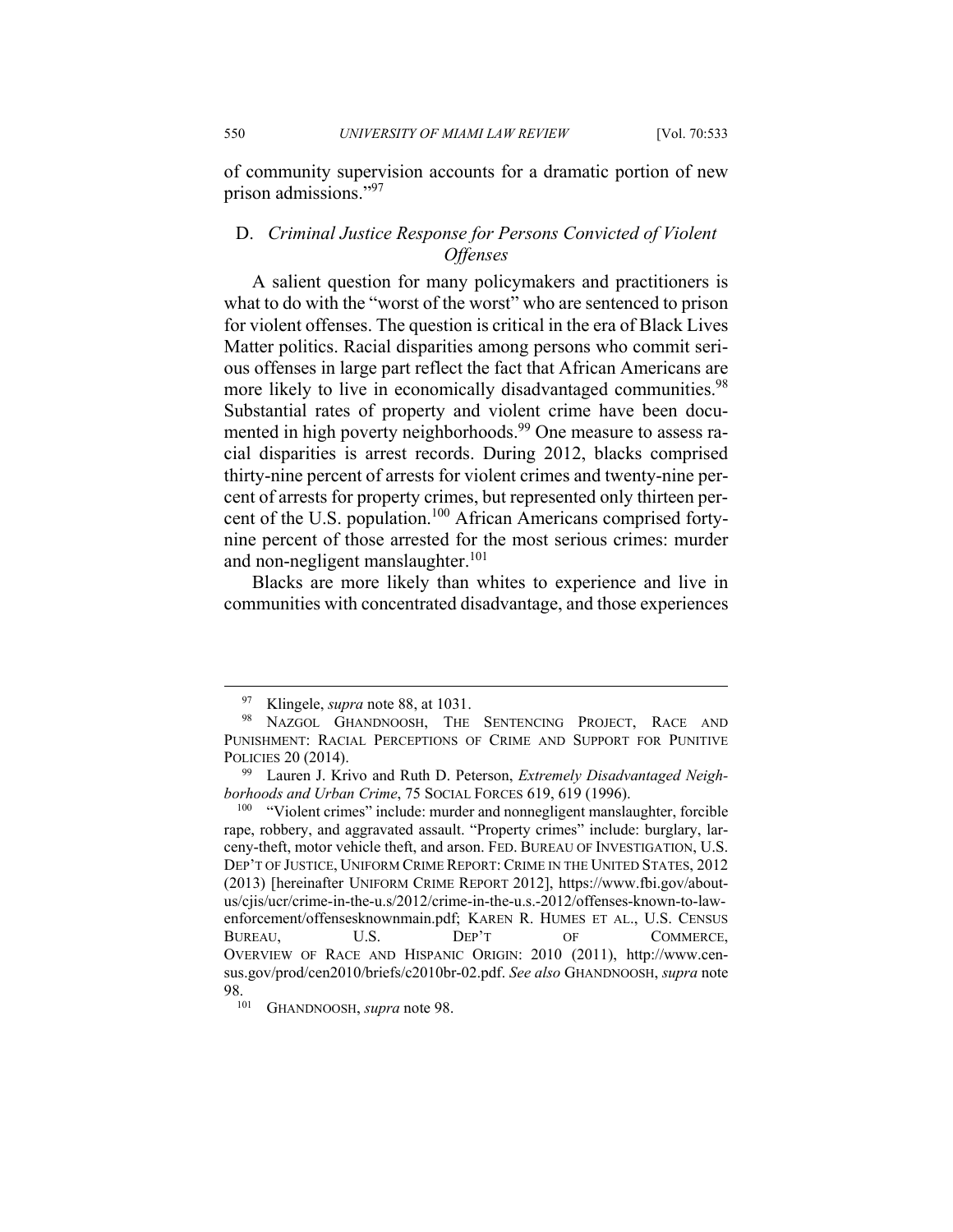contribute to disproportionate rates of committing violent offenses.102 Blacks living in disadvantage also experience disadvantage as justice-involved individuals. Experiences among African American defendants are often at the intersection of race and social policy. Specifically, a study of sentencing decisions in Pennsylvania determined that sentences were influenced by the lack of stabilizing social bonds among young black male defendants. Individuals found to not have family connections or stable employment were judged to be a risk to the public. Research found that conditions outside of the sentencing process interacted with the court system, resulting in harsher punishment.<sup>103</sup>

Many of the African Americans sentenced as juveniles to lengthy prison terms grew up in high poverty communities and were exposed to violence at an early age.<sup>104</sup> The Sentencing Project found that more than thirty percent of juveniles sentenced to life prison terms lived in public housing prior to their incarceration.<sup>105</sup> Also, a substantial majority of juvenile lifers were exposed to violence in their homes and communities.<sup>106</sup> More than half of the surveyed lifers reported witnessing violence in their communities, while seventy-nine percent reported observing violence in their homes.<sup>107</sup>

Lawmakers have enacted a variety of measures designed to lengthen prison terms for violent offenses, which has been a primary reason for the growth in incarceration. These policies have included harsh mandatory minimum penalties and truth-in-sentencing provisions that led to the elimination or a substantial scaling back of parole release policies.108 Studies demonstrate that increasing the severity of punishment has at best only a modest additional deterrent

 $\overline{a}$ 

<sup>102</sup> Robert J. Sampson & Janet L. Lauritsen, *Racial and Ethnic Disparities in Crime and Criminal Justice in the United States*, 21 CRIME AND JUSTICE 311, 324– 330 (1997).<br><sup>103</sup> Darrell Steffensmeier et al., *The Interaction of Race, Gender, and Age in* 

*Criminal Sentencing: The Punishment Cost of Being Young, Black, and Male*, 36 CRIMINOLOGY 763 (1998). 104 ASHLEY NELLIS, THE SENT'G PROJECT, THE LIVES OF JUVENILE LIFERS:

FINDINGS FROM A NATIONAL SURVEY (2012).<br><sup>105</sup> *Id.* at 2.<br><sup>106</sup> *Id.*<br><sup>107</sup> *Id.* 

<sup>107</sup> *Id.*

<sup>&</sup>lt;sup>108</sup> ASHLEY NELLIS, THE SENT'G PROJECT, LIFE GOES ON: THE HISTORIC RISE IN LIFE SENTENCES IN AMERica 14–16 (2013).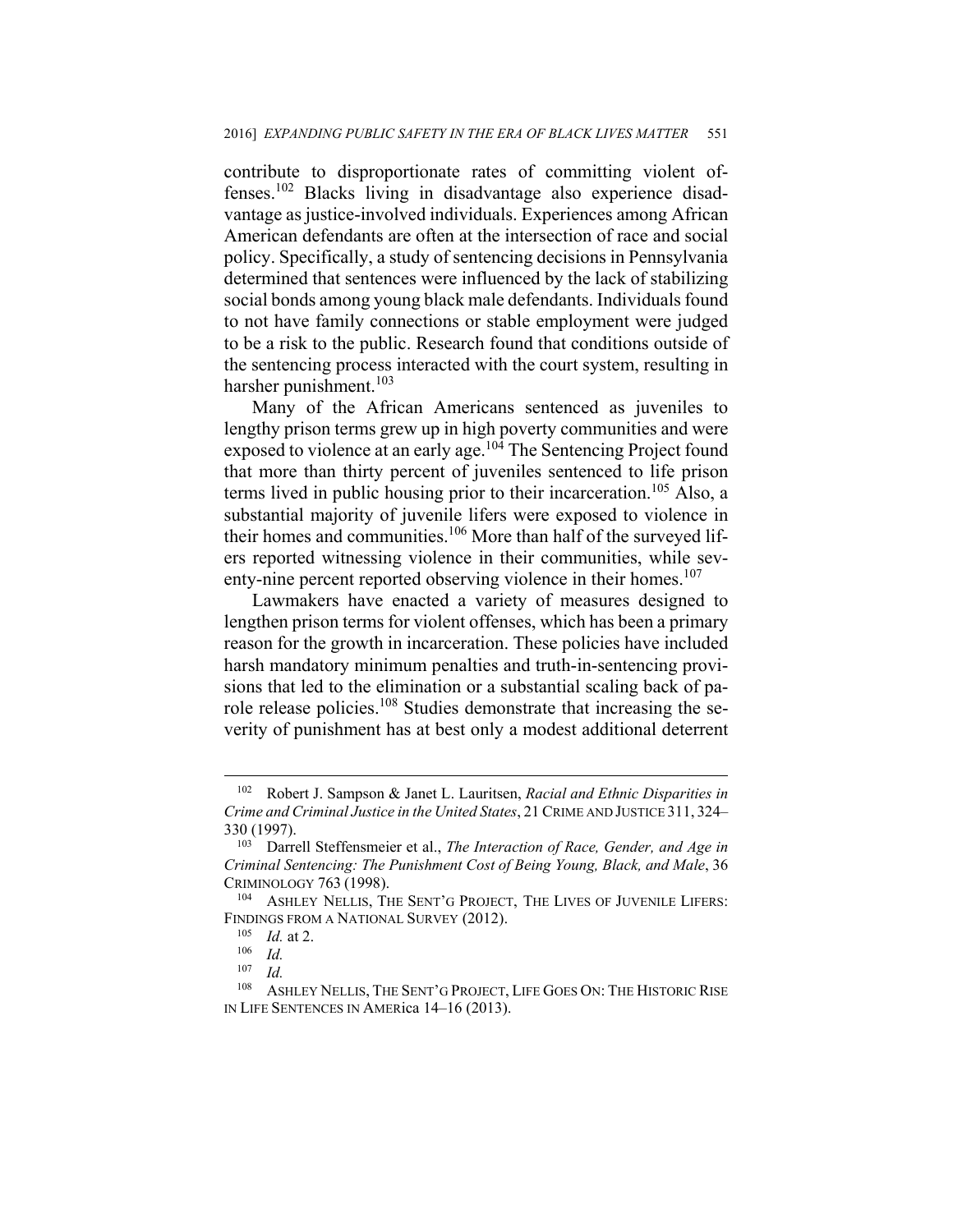effect.<sup>109</sup> The vast majority of people incarcerated for a serious, violent offense against another person are no more likely to commit such an act in the future than those who have not been convicted but come from the same social circumstances and situation.<sup>110</sup> Violent crime is generally situational and often happens as a result of interpersonal conflict influenced by substance abuse.111 In addition, "[f]or the few who have a long-term propensity to violence, proper risk assessment and the use of some indeterminacy in our sentencing laws for violent crime could allow for selective incapacitation."<sup>112</sup>

The deterrent and incapacitation effects of long prison terms are modest for several reasons. Persons sentenced for violent offenses tend to be present oriented; lengthy statutory penalties, like life without parole, are unlikely to have a major effect on persons who are not necessarily thinking about the consequences of their actions.113 Additionally, research has found that age is one of the most important predictor of criminality and that most persons age out of crime.114 The majority of persons who commit violent offenses do so when they are fairly young and, more likely than not, they will "age out" of illegal activity before middle age.<sup>115</sup> Studies show that less than about thirty-three percent of lifers released from prison will recidivate for a new offense.<sup>116</sup>

Research from California that followed 860 individuals with murder convictions, who were sentenced to life and released in the mid-1990s, found that five individuals (less than one percent) were

 $\overline{a}$ 

<sup>109</sup> Steven N. Durlauf & Daniel S. Nagin, *Imprisonment and Crime: Can Both* 

<sup>&</sup>lt;sup>110</sup> PAULA SMITH ET AL., THE EFFECTS OF PRISON SENTENCES AND INTERMEDIATE SANCTIONS ON RECIDIVISM: GENERAL EFFECTS AND INDIVIDUAL DIFFERENCES (2002).<br><sup>111</sup> Letter from Nicole D. Porter, The Sent'g Project, to Joseph F. Vallario,

Chairman, House Judiciary Committee (Feb. 17, 2015). 112 Jonathan Simon, *Prop. 47: A Simple Step Toward Reducing* 

*Mass Incarceration*, THE BERKELEY BLOG (Oct. 22, 2014), http://blogs.berkeley.edu/2014/10/22/prop-47-a-simple-step-toward-reducing-mass-incarceration/. 113 MARC MAUER ET AL., THE SENT'G PROJECT, THE MEANING OF "LIFE":

LONG PRISON SENTENCES IN CONTEXT 177 (2004).<br><sup>114</sup> *Id.*<br><sup>115</sup> MARIE GOTTSCHALK, CAUGHT: THE PRISON

MARIE GOTTSCHALK, CAUGHT: THE PRISON STATE AND THE LOCKDOWN OF AMERICAN POLITICS 166–195 (2014). 116 MARC MAUER ET AL., *supra* note 113.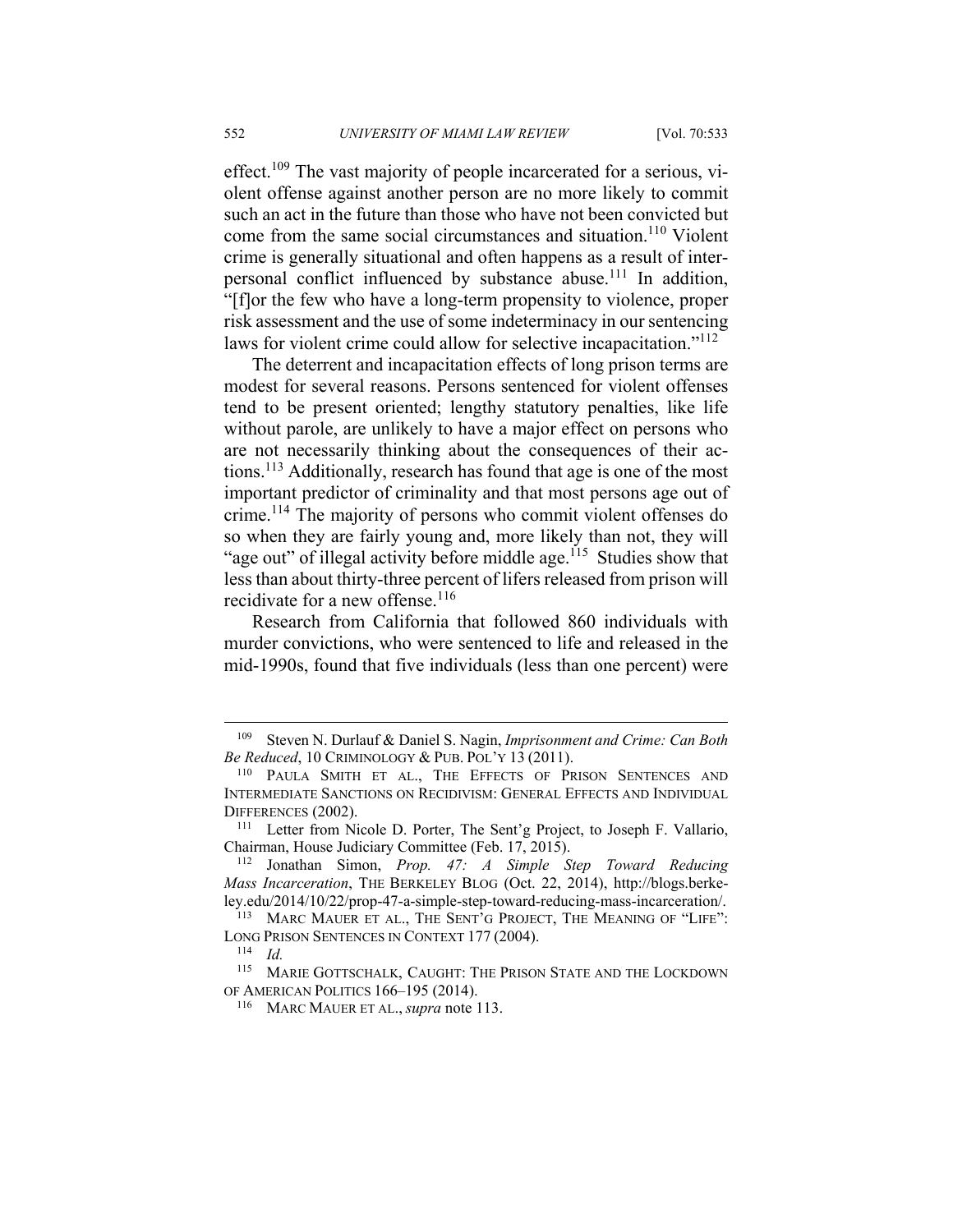convicted of new felonious offenses and returned to prison.<sup>117</sup> During that same year, the New York State Parole Board found that returns to prison were low among individuals released to parole with murder convictions.<sup>118</sup> Lastly, another New York State-based study found that the two-year recidivism rate for men who had served eight years or more in the state's prisons was twenty percent; nearly three-quarters of those who returned to prison recidivated due to a technical parole violation, not because of the commission of a new crime.<sup>119</sup>

Sentences like life without parole are not just about deterrence, but also reflect the principle of retribution in U.S. criminal justice policy. Recognizing the lack of utility for a harsh penalty structure as a response to violence could dramatically shift sentencing policies and practices. Life prison terms and other excessive prison sentences create a "reference price for crime that makes other extreme but less severe punishments seem appropriate."120 Mandatory minimum prison terms of 10 years are considered modest in the U.S. criminal justice system because of life without the possibility of parole as a sentencing option, while it is considered severe and exceptional in many European countries.<sup>121</sup>

#### CONCLUSION: BLACK LIVES MATTER: EXPANDING THE CONCEPT OF PUBLIC SAFETY

The idea that persons convicted of violent offenses may age out of crime has particular relevance in the era of Black Lives Matter politics. Many of the youth sentenced for homicide and other violent

1

<sup>&</sup>lt;sup>117</sup> ROBERT WEISBERG ET AL., STANFORD UNIVERSITY CRIMINAL JUSTICE CENTER, LIFE IN LIMBO: AN EXAMINATION OF PAROLE RELEASES FOR PRISONERS SERVING LIFE SENTENCES WITH THE POSSIBILITY OF PAROLE IN CALIFORNIA (2011). 118 *Low Recidivism Rate Reported form Paroled NY Murders*, THE CRIME

REPORT (Jan. 7, 2011), http://www.thecrimereport.org/archive/low-recidivismrate-reported-for-paroled-ny-murderers/. 119 Marquez-Lewis et al., *How Much Punishment Is Enough? Designing Par-*

*ticipatory Research on Parole Policies for Persons Convicted of Violent Crimes*, 69 J. SOC.ISSUES 771 (2013) (paper presented at the Annual Meeting of the Amer-

ican Anthropological Association, Montreal, Canada). <sup>120</sup> KEITH O. LAWRENCE, RACE, CRIME, AND PUNISHMENT: BREAKING THE CONNECTION IN AMERICA 140 (2011).<br><sup>121</sup> GOTTSCHALK, *supra* note 115, at 171.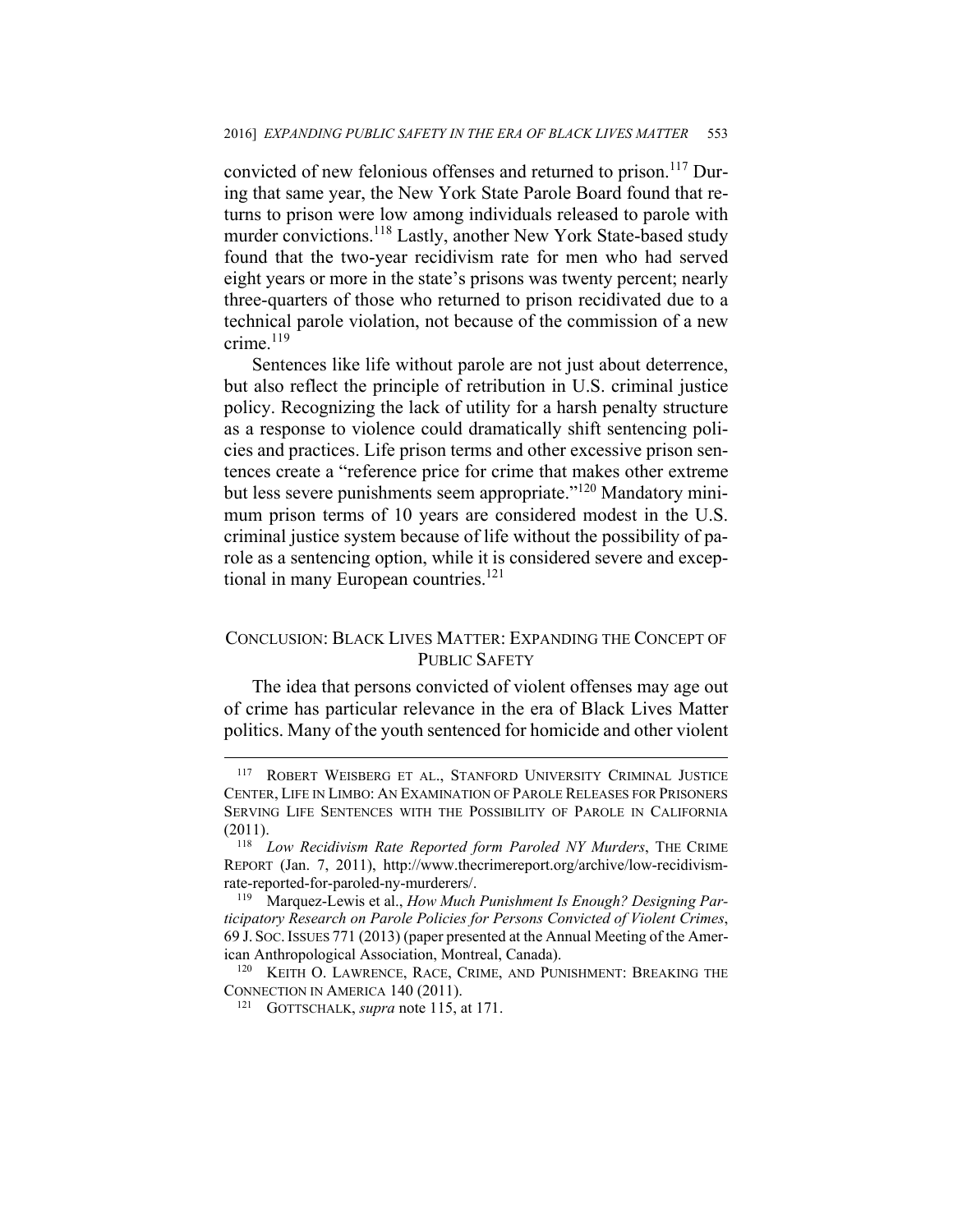offenses were raised in areas of concentrated poverty and personally experienced violence themselves.<sup>122</sup> The underlying structural issues that lead to violent crime require policy solutions outside of the criminal justice system. However, policymakers, practitioners, and other criminal justice stakeholders should consider solutions that align to not only decrease contact with the criminal justice system but are demonstrated to reduce criminal offending and severity of punishment. There are current opportunities for criminal justice reform that support the broader framework of Black Lives Matter and may influence new approaches to public safety. The political environment to address criminal justice policy has shifted over the past twenty years to recognize that the scale of incarceration has diminishing returns and there are moral and fiscal reasons to reduce the nation's prison population.<sup>123</sup>

At the federal level, Congress reduced the quantity-based sentencing differential between federal crack and powder cocaine convictions that resulted in significant racial disparities and excessive penalties.124 According to *Cracked Justice*, "[t]he bipartisan measure addressed the 100-to-1 disparity that punished defendants with five grams of crack cocaine (also known as cocaine base) with the same five-year mandatory minimum penalty imposed on powder cocaine defendants with 100 times that amount," and reduced the disparity to  $18$ -to-1.<sup>125</sup> Several states have reformed laws impacting admissions to prison and length of confinement in an effort to control correctional spending and manage prison populations.<sup>126</sup>

Reducing the scale of the nation's prison population may free up resources to prioritize interventions that strengthen public safety. In recent years, several states have moved to shut down prison facilities following declines in the incarcerated population and the need to reduce correctional spending.<sup>127</sup>

Reforms and prison closures offer an opportunity in the era of Black Lives Matter to reorient the nation's criminal justice policies

 $\overline{a}$ 

<sup>122</sup> NELLIS, *supra* note 108.<br>
<sup>123</sup> KING, *supra* note 14, at 6.<br>
<sup>124</sup> PORTER & WRIGHT, *supra* note 24, at 1.<br>
<sup>125</sup> *Id.* 

<sup>&</sup>lt;sup>126</sup> KING, *supra* note 14, at 2–3.<br><sup>127</sup> NICOLE D. PORTER, THE SENTENCING PROJECT, ON THE CHOPPING BLOCK 2012: STATE PRISON CLOSINGS (2012) ("From 2011 to 2012, 17 states closed some of their correctional facilities.").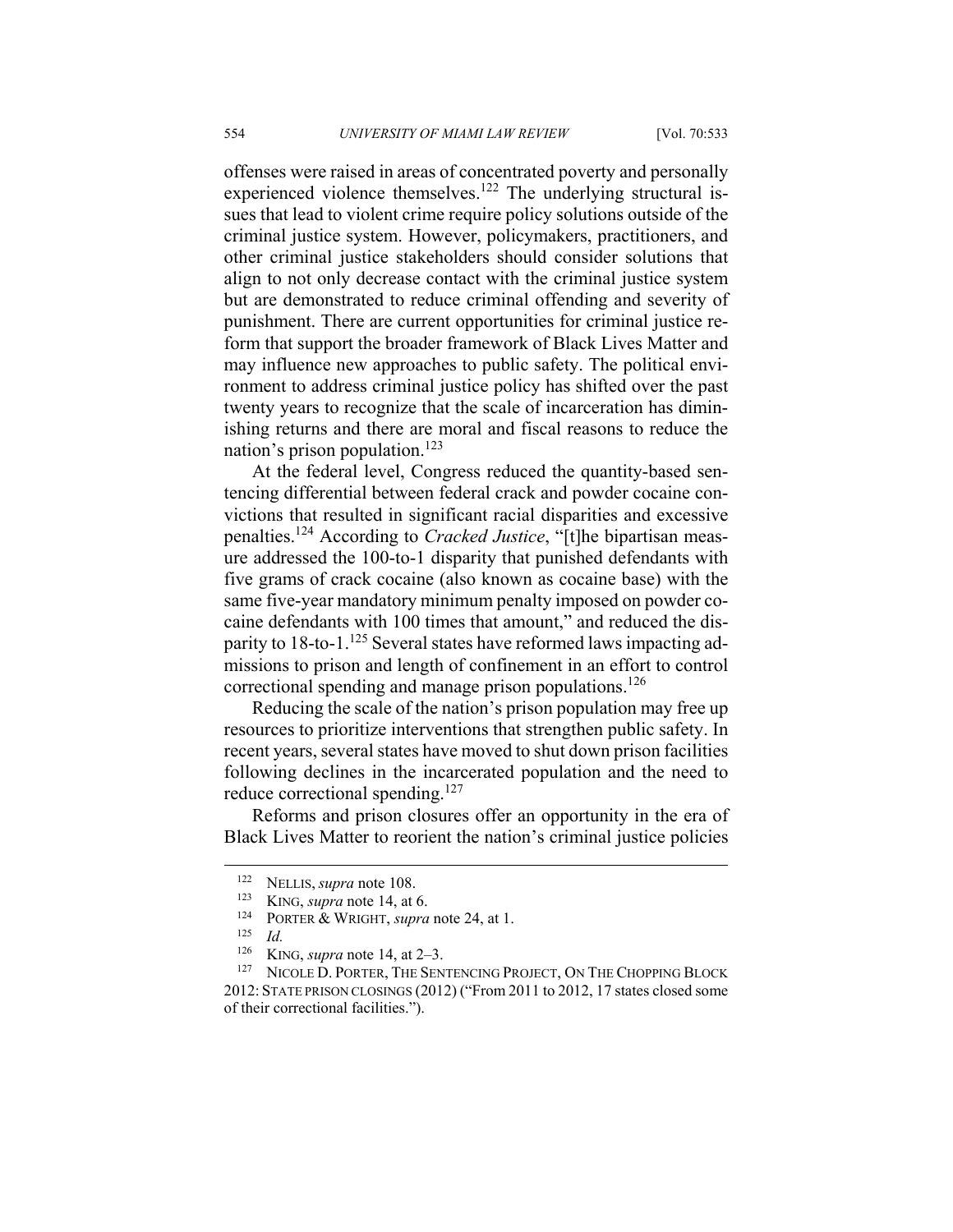that result in substantial incarceration rates and law enforcement interactions. Scaling back the prison system allows for budget priorities to emerge that leverage public monies towards solutions demonstrated to prevent and reduce crime. Redirecting resources to early childhood education, greening initiatives, employment and quality health services support that public safety framework.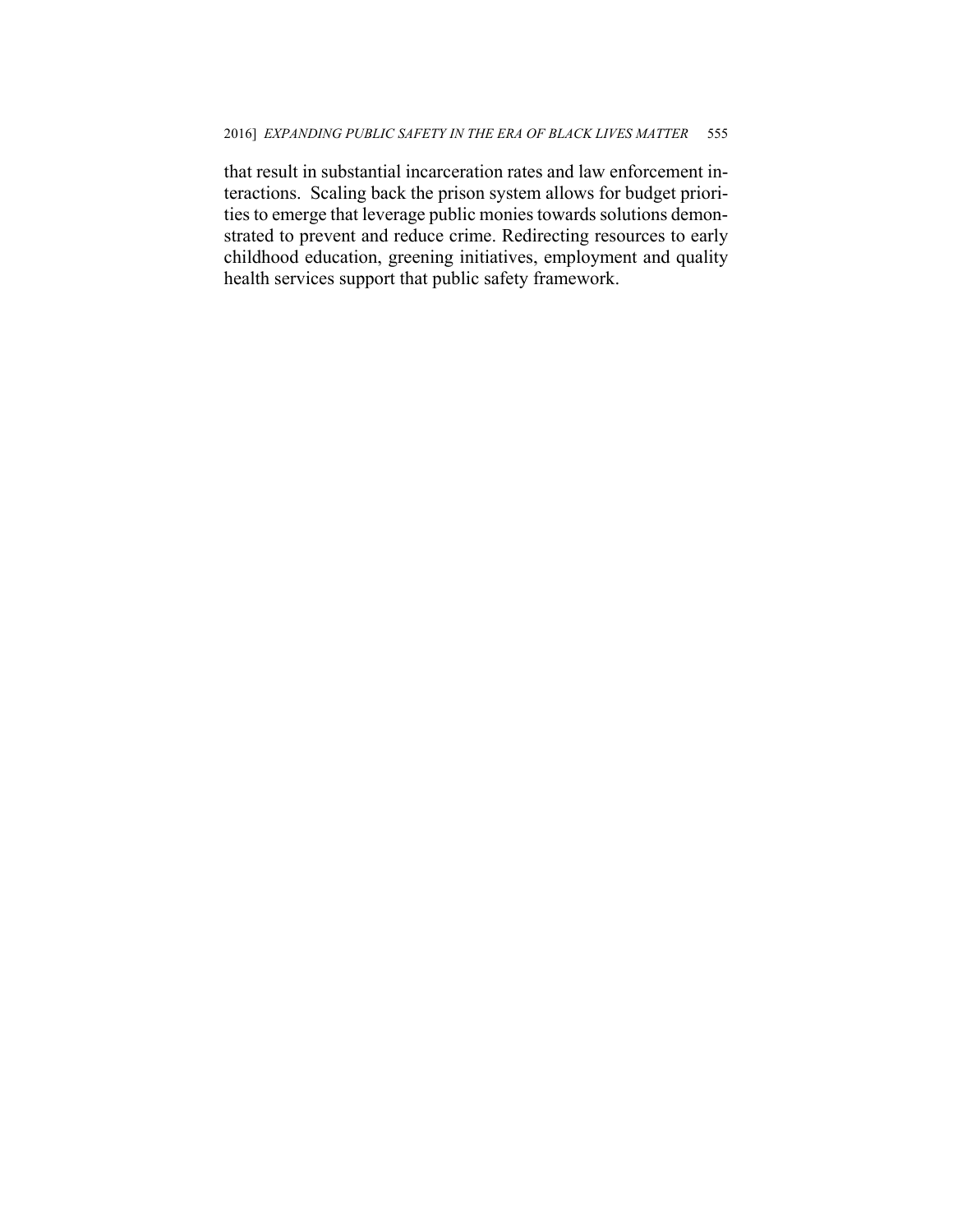usatoday.com

# **Criminal justice reform doesn't end system's racial bias**

Leah Sakala and Nicole D. Porter, Opinion contributors 5-6 minutes

Published 7:55 p.m. ET Dec. 12, 2018 | Updated 8:09 p.m. ET Dec. 12, 2018

# **Efforts still leave black men more likely to be arrested, sentenced and imprisoned for the same behavior**

This week marks significant progress in the fight for criminal justice reform. Senate Majority Leader Mitch McConnell announced that he will bring the FIRST STEP Act — a measure with strong bipartisan support that would, among other things, give some people in federal prison the chance for early release — to the floor for a vote.

While many assume that broad criminal justice reforms would automatically reduce racial disparities that have become so pervasive in the justice system, data tell us this simply is not the case.

A new Urban Institute online tool, the Prison Population Forecaster, allows users to see how different approaches to state criminal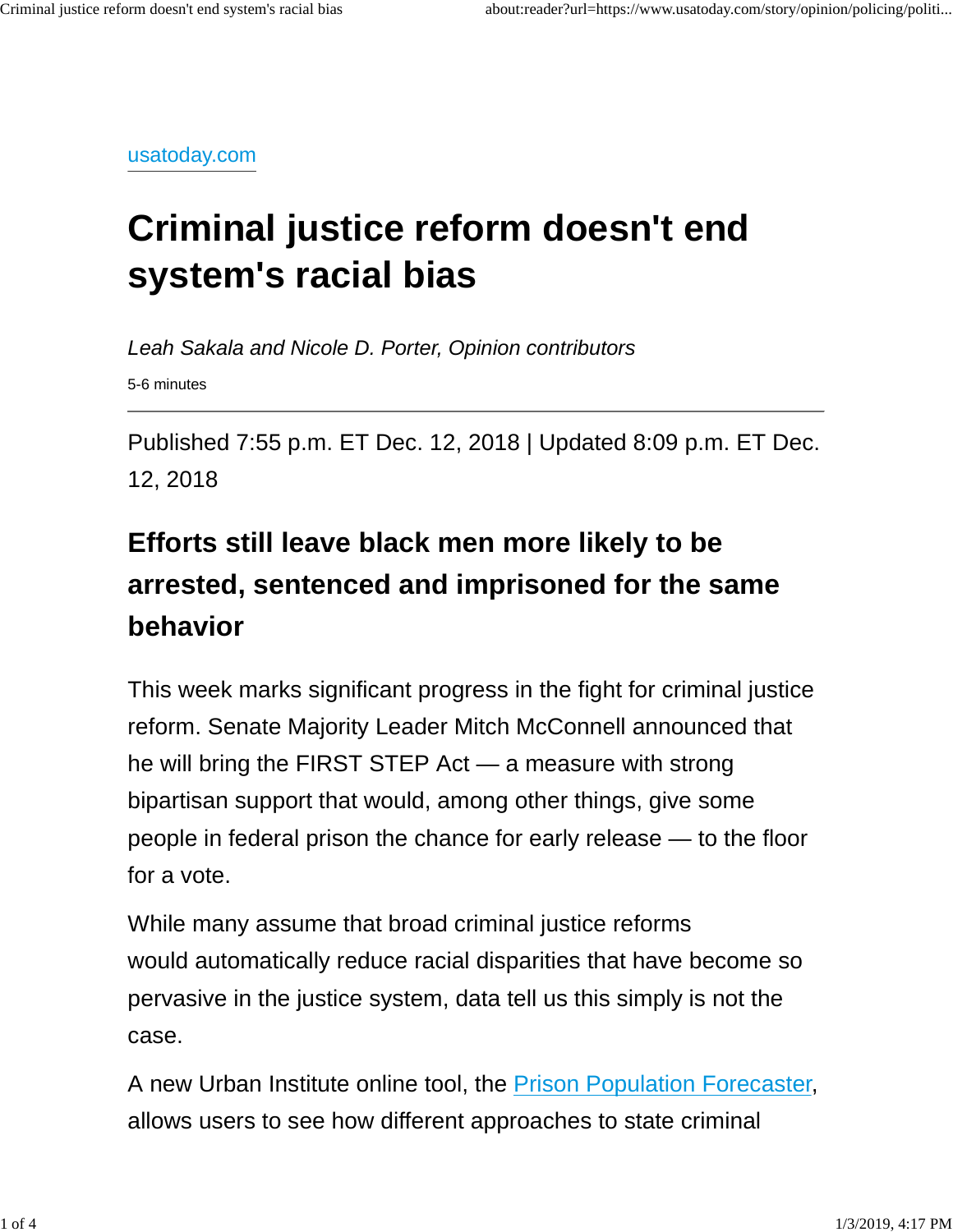justice reform would affect the number of people in prison. In every state we looked at, broad cuts to the number of people in prison both overall and within individual offense categories — do little to reduce the share of the prison population made up of people of color.

New Jersey, for example, is often heralded as one of the most successful examples of reversing mass incarceration, passing justice reforms that led to a 26 percent decline in the state prison population between 1999 and 2012. However, the state did not target racial disparities in incarceration, and a 2016 Sentencing Project analysis found that black people in New Jersey were still more than 12 times as likely to be imprisoned as white people the highest disparity of any state in the nation.

## **You may also like:**

**POLICING THE USA: A look at race, justice, media** 

**COLUMN:** America's civil justice system needs reform, too

NEWSLETTER:Trump touts more protections for cops. But are they really needed? Get the latest newsletter each Monday! Sign up today!

The reality is that implicit bias and structural racism ensnare people of color — particularly black, Latino and Native American people in the justice system at astronomical levels, and the evidence is clear that people with identical criminal histories who have committed the same crimes are nonetheless treated differently because of the color of their skin.

For example, research shows that black people are more likely to be stopped, arrested and detained before trial; not have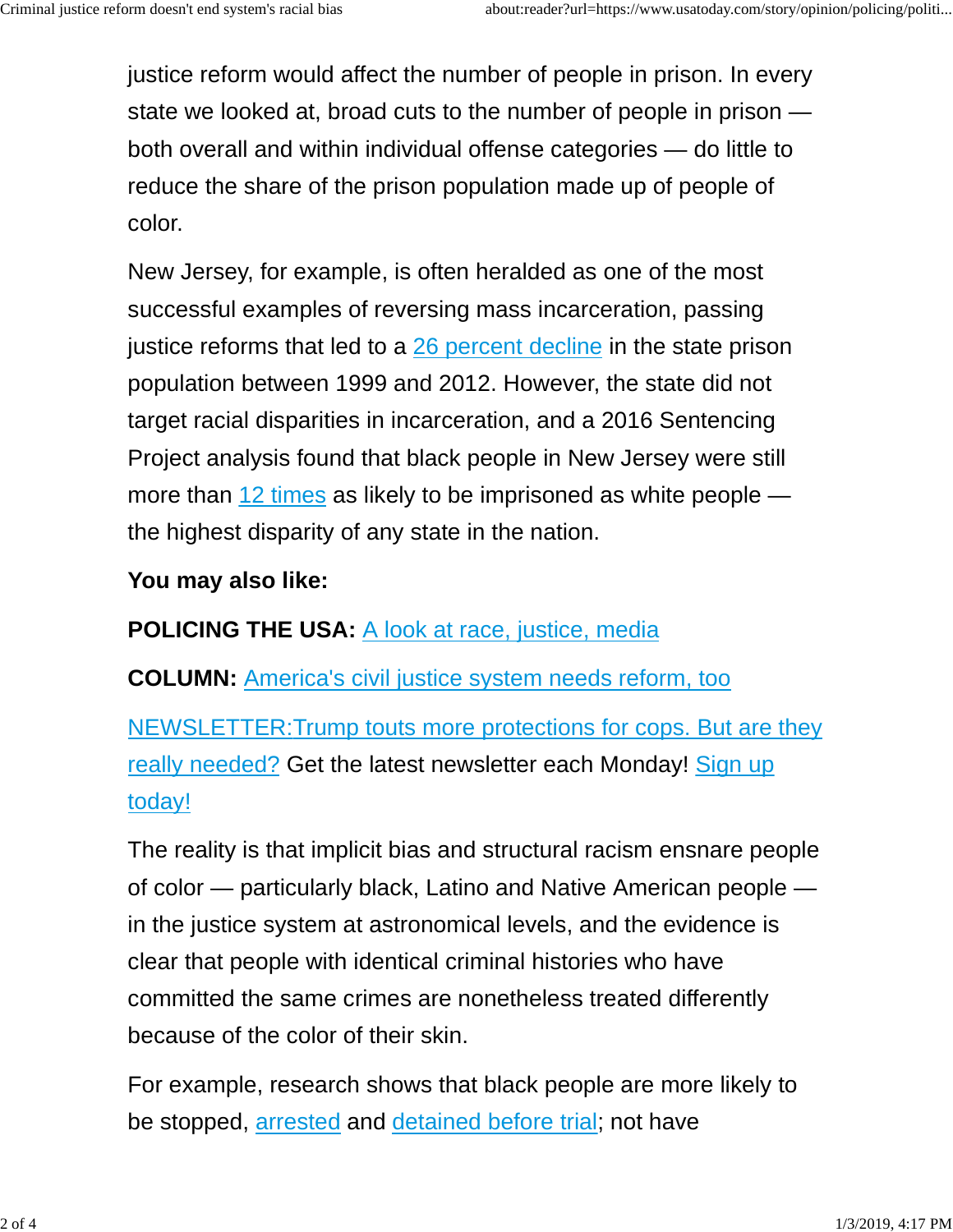opportunities for reduced charges in plea deals; receive harsher penalties; and serve longer terms in prison than white people in the same situations.

For this reason, racial disparity is prevalent throughout the justice system and grows at every stage, from policing, to arrest and pretrial detention, to trials, sentencing and post-release opportunity.

Not only does this have a devastating impact on communities of color, it also undermines public safety by eroding their confidence in law enforcement. What's more, it wastes criminal justice resources that could be used for prevention, treatment and services.

The bottom line is that efforts to undo the harmful legacy of mass incarceration must go hand in hand with explicit and intentional racial justice strategies.

Focus on correcting policies known to unfairly affect people of color.

State and local governments around the country are developing innovative ways to address racial disparity in the criminal justice system. At the local level, cities and towns can reform law enforcement practices to reduce concentrated overpolicing and prioritize promising community approaches instead. They can also reject unfair policies such as pretrial money bail.

State lawmakers can examine and reform policies that seem neutral but that can result in disparate outcomes, such as riskassessment tools, discriminatory gang sentencing enhancements or geography-based school zone drug penalties.

Policymakers can also build checks and balances into the legislative process, such as requiring racial impact statements before any new criminal justice law or regulation is passed to